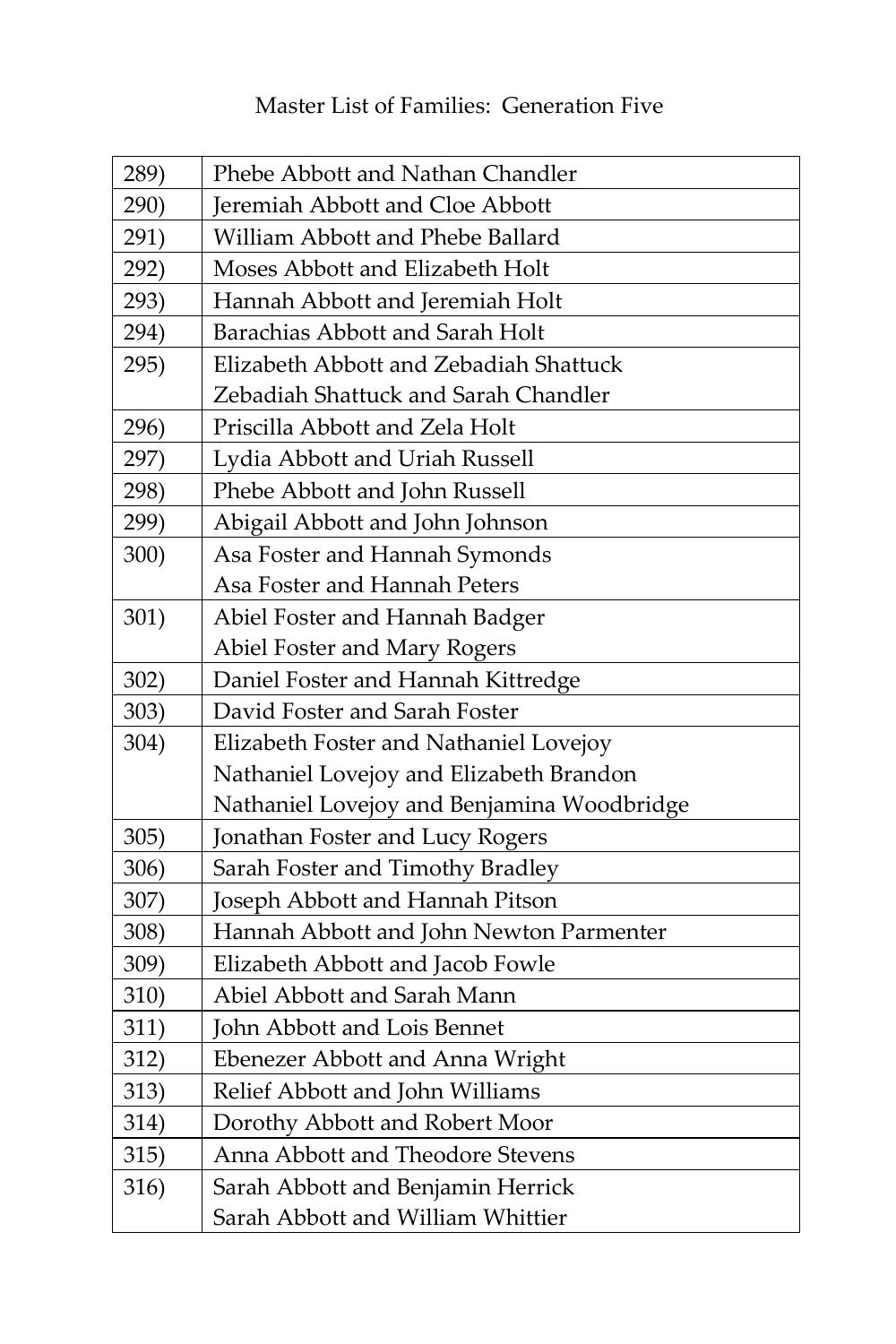| 317) | Lydia Abbott and Samuel Lovejoy           |
|------|-------------------------------------------|
| 318) | Dorcas Abbott and Joseph Chandler         |
| 319) | Joseph Abbott and Lucy King               |
| 320) | Huldah Abbott and Joshua Abbott           |
| 321) | Mehitable Abbott and Jonathan Abbott      |
|      | Jonathan Abbott and Dorcas Abbott         |
| 322) | Rhoda Abbott and Jacob Holt               |
| 323) | Abiel Abbott and Benjamin Walker          |
|      | Abiel Abbott and Samuel Fitch             |
| 324) | Mary Holt and Benjamin Darling            |
| 325) | Abiel Holt and Sarah Abbott               |
| 326) | Deborah Abbott and Jonathan Fiske         |
| 327) | Sarah Abbott and Joseph Stevens           |
| 328) | Stephen Abbott and Sarah Crowell          |
| 329) | George Abbott and Rebecca Blanchard       |
| 330) | Abner Abbott and Ruth Holt                |
|      | Abner Abbott and Dorcas Nason             |
| 331) | Elizabeth Abbott and Abraham Valpy        |
| 332) | Elizabeth Abbott and Ebenezer Jones       |
| 333) | Hannah Abbott and Benjamin Goldsmith      |
| 334) | Zebadiah Chandler and Deborah Blanchard   |
| 335) | Joshua Chandler and Hannah Chandler       |
|      | Joshua Chandler and Hannah Ballard        |
|      | Hannah Ballard and Obadiah Foster         |
| 336) | Hannah Shattuck and Samuel Stevens        |
| 337) | Joseph Shattuck and Anna Johnson          |
| 338) | Isaac Shattuck and Mary Barnard           |
| 339) | Sarah Shattuck and John Barnard           |
| 340) | Mary Shattuck and Thomas Phelps           |
| 341) | Joshua Phelps and Lois Ballard            |
| 342) | Henry Phelps and Mary Ballard             |
| 343) | Hannah Phelps and Benjamin Mooar          |
| 344) | Priscilla Phelps and Philemon Dane        |
| 345) | Elizabeth Lovejoy and John Robertson      |
| 346) | Mehitable Lovejoy and Jonathan Hutchinson |
| 347) | Caleb Lovejoy and Eliza Kimball           |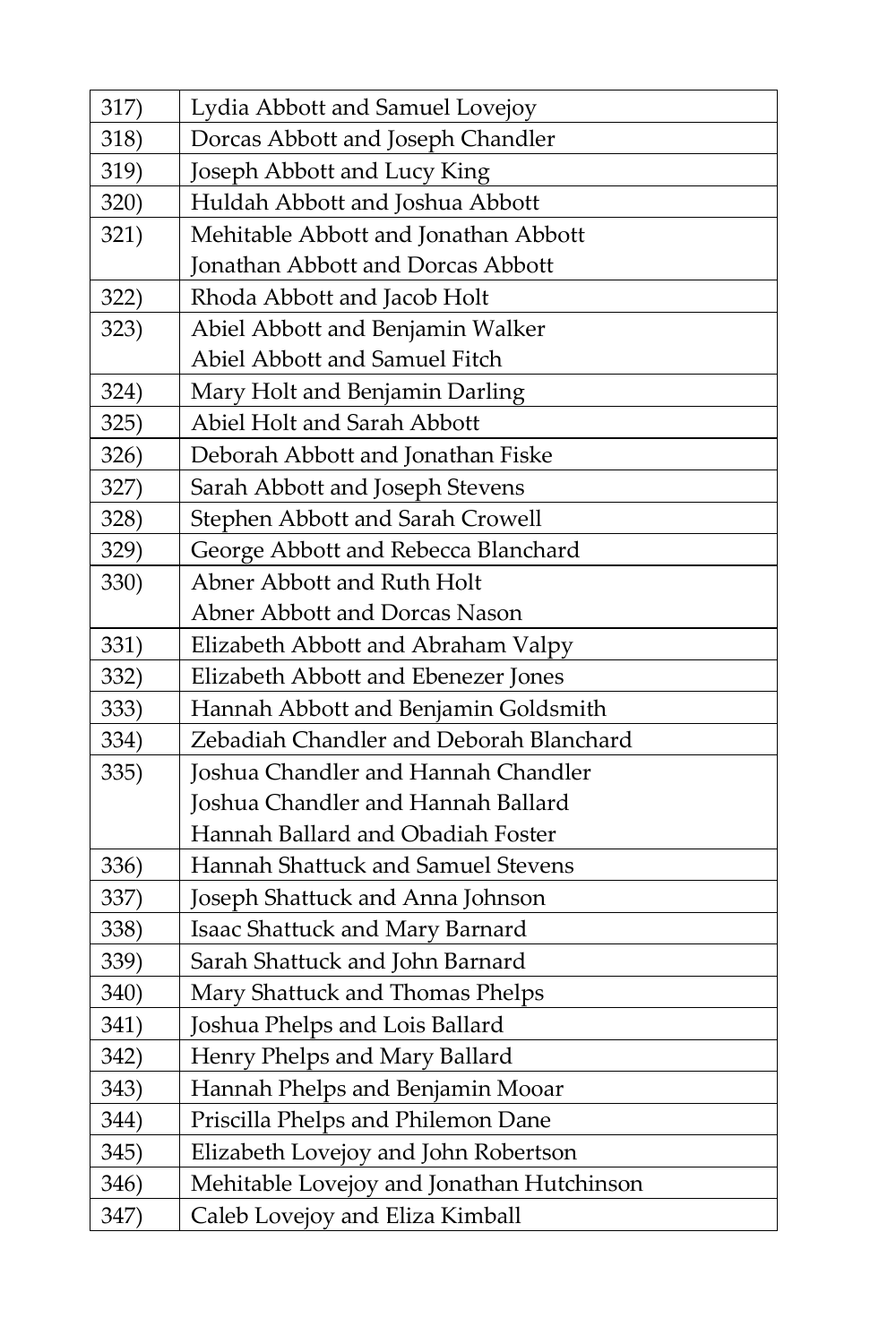|      | Caleb Lovejoy and Jemima Judkins         |
|------|------------------------------------------|
| 348) | Jerusha Lovejoy and John Ladd            |
| 349) | Martha Lovejoy and John Parker           |
| 350) | Obadiah Lovejoy and Tryphena Waugh       |
| 351) | Elizabeth Lovejoy and Jeremiah Morgan    |
| 352) | Molly Lovejoy and Jeremiah Wardwell      |
| 353) | Abigail Lovejoy and Daniel Holt          |
| 354) | Phebe Lovejoy and Nathaniel Ambrose      |
| 355) | Olive Lovejoy and Thomas Kimball         |
| 356) | Dorcas Lovejoy and Benjamin Mills        |
| 357) | Esther Lovejoy and Amos Lakeman          |
| 358) | Mary Gray and Moses Towne                |
| 359) | Mary Abbott and Peter Goss               |
| 360) | <b>Ephraim Abbott and Dorothy Stiles</b> |
| 361) | Hannah Abbott and Nathaniel Shattuck     |
| 362) | Kneeland Abbott and Betsey Stanley       |
| 363) | Sarah Abbott and William Codman          |
| 364) | Dorcas Abbott and John Willey            |
| 365) | Esther Abbott and Benjamin Pike          |
| 366) | Abigail Abbott and Samuel Twiss          |
| 367) | Daniel Abbott and Sarah Stevens          |
| 368) | Mary Read and Benjamin Bradford          |
| 369) | William Read and Bridget Greeley         |
|      | William Read and Abigail Howard          |
| 370) | Olive Read and Samuel Greeley            |
| 371) | Phebe Abbott and John Everden            |
| 372) | Sarah Abbott and Aaron Nichols           |
| 373) | Peter Abbott and Abigail Farnum          |
| 374) | Elizabeth Abbott and Jesse Manning       |
| 375) | Caleb Abbott and Lucy Lovejoy            |
|      | Caleb Abbott and Deborah Ames            |
| 376) | Nathan Abbott and Margaret Wilson        |
| 377) | Hannah Abbott and Samuel Chamberlain     |
| 378) | Lemuel Abbott and Deborah Balch          |
| 379) | Daniel Abbott and Sarah Allison          |
| 380) | Sarah Abbott and Enoch Ordway            |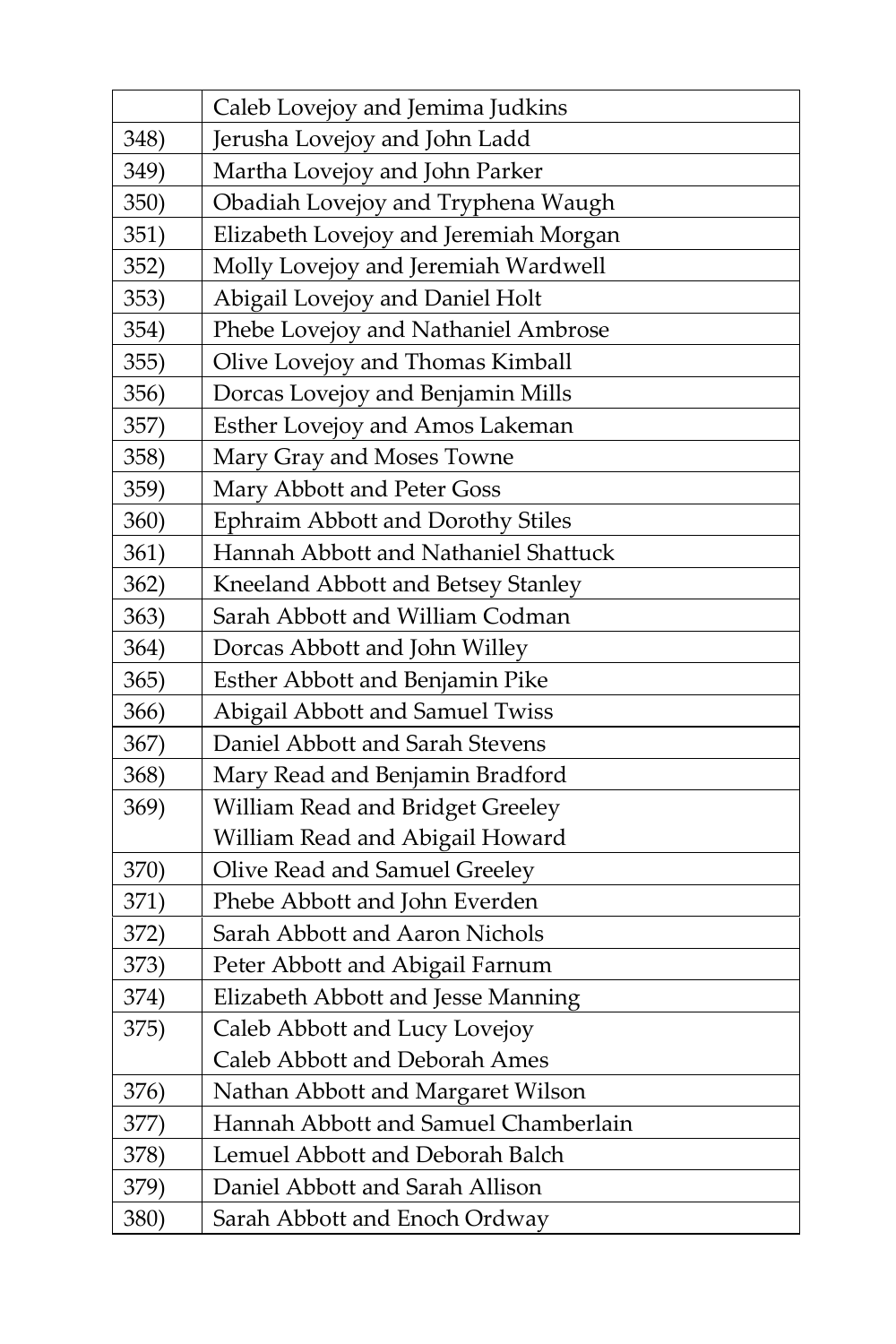| 381) | Hannah Abbott and Abijah Clark          |
|------|-----------------------------------------|
| 382) | <b>Ebenezer Abbott and Sarah Graves</b> |
| 383) | Ephraim Abbott and Esther Eastman       |
| 384) | Sarah Abbott and David Stevens          |
| 385) | Peter Abbott and Phebe Spratt           |
| 386) | Archelaus Towne and Esther Weston       |
| 387) | Susannah Towne and Timothy Nichols      |
| 388) | Abigail Towne and Peter Allen           |
| 389) | Martha Towne and Daniel Holt            |
| 390) | Rebecca Abbott and Joseph Jewett        |
| 391) | John Abbott and Lucy Proctor            |
|      | John Abbott and Mary Farrar             |
| 392) | Martha Abbott and John Prescott         |
| 393) | Sarah Osgood and Timothy Whiting        |
| 394) | Mary Osgood and John Green              |
| 395) | Christopher Osgood and Hannah Brown     |
| 396) | Rebecca Goodwin and Amos Johnson        |
| 397) | John Goodwin and Martha Moore           |
| 398) | Tabitha Goodwin and Joel Doolittle      |
| 399) | Henry Jefts and Elizabeth Stearns       |
| 400) | Abigail Walker and William Stickney     |
| 401) | Lydia Walker and Josiah Richardson      |
| 402) | Rebeckah Walker and Ebenezer Richardson |
| 403) | Hannah Walker and John Wright           |
| 404) | Joanna Abbott and Simon Winship         |
| 405) | Dorcas Abbott and Jonathan Bowers       |
| 406) | Abigail Abbott and Ephraim Kidder       |
| 407) | Joseph Chandler and Elizabeth Cook      |
| 408) | Mary Blunt and Jeremiah Leavitt         |
| 409) | Hannah Blunt and Ezra Carter            |
| 410) | John Blunt and Sarah Eams               |
| 411) | Susanna Abbott and Samuel Charles       |
| 412) | Olive Abbott and John Charles           |
| 413) | Lucy Abbott and William Kimball         |
| 414) | Isaac Abbott and Susanna Noyes Knight   |
|      | Isaac Abbott and Sarah Eaton            |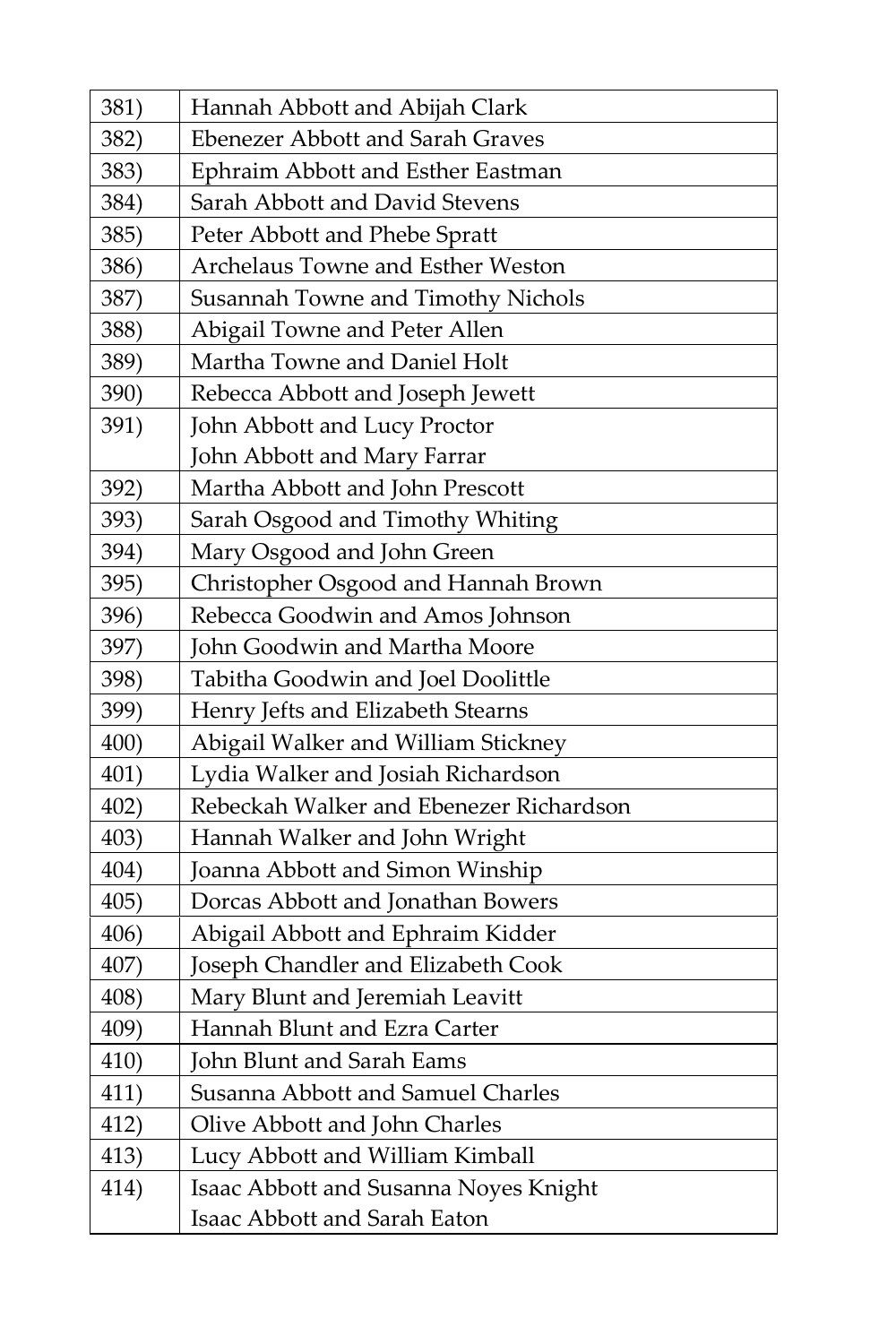| 415) | Simeon Abbott and Mary Day               |
|------|------------------------------------------|
| 416) | James Abbott and Elizabeth Day           |
| 417) | Micah Abbott and Alice Willey            |
| 418) | Dorothy Abbott and Joseph Charles        |
| 419) | Abigail Griffin and Samuel Frost         |
|      | Abigail Griffin and Asa Holt             |
| 420) | Mary Griffin and Benjamin Clements       |
| 421) | <b>Ebenezer Griffin and Betsy Carter</b> |
| 422) | Nehemiah Abbott and Anna Varnum          |
| 423) | Rachel Abbott and Jonathan Coburn        |
| 424) | Nathaniel Abbott and Phebe Cummings      |
| 425) | Hannah Abbott and James Vance            |
| 426) | Sibyl Abbott and David Wilson            |
| 427) | Relief Abbott and Ebenezer Brown         |
| 428) | Mercy Abbott and Ebenezer Bartlett       |
| 429) | Isaac Chandler and Hannah Ballard        |
| 430) | Timothy Ballard and Sarah Abbott         |
| 431) | Mary Ballard and David Chandler          |
| 432) | Hannah Ballard and Nehemiah Abbott       |
| 433) | Nathan Ballard and Hannah Holt           |
| 434) | Joseph Ballard and Molly Smith           |
|      | Joseph Ballard and Hannah Abbott         |
| 435) | Dorothy Ballard and John Chandler        |
| 436) | Abiel Lovejoy and Anna Stickney          |
| 437) | Dorcas Lovejoy and Ebenezer Virgin       |
| 438) | Chandler Lovejoy and Miriam Virgin       |
| 439) | Hannah Lovejoy and Jonathan West         |
| 440) | Sarah Lovejoy and Theodore Farnum        |
| 441) | Lydia Ballard and Dane Holt              |
| 442) | Rebecca Ballard and Zebadiah Abbott      |
| 443) | Sarah Ballard and Nathan Abbott          |
| 444) | Lucy Ballard and Nathan Chandler         |
| 445) | Hezekiah Ballard and Molly Chandler      |
| 446) | Timothy Chandler and Mary Walker         |
| 447) | Huldah Chandler and Nathan Wardwell      |
|      | Huldah Chandler and Stephen Stiles       |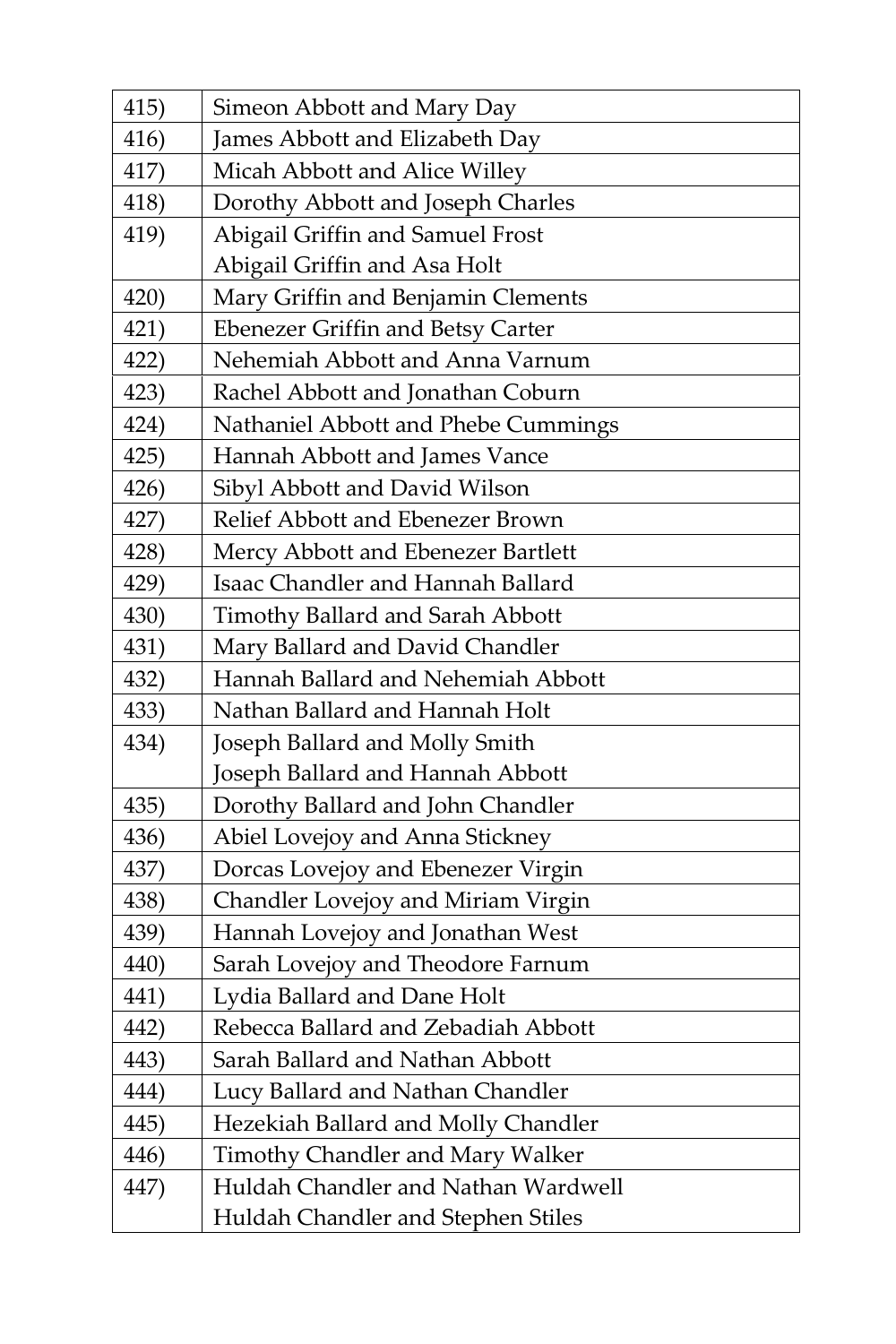| 448) | Hephzibah Chandler and William Farnsworth |
|------|-------------------------------------------|
| 449) | Lydia Chandler and Joseph Parker          |
|      | Lydia Chandler and Thomas Kenney          |
| 450) | Jemima Chaffee and Amos Perrin            |
| 451) | Dorcas Chaffee and Francis Green Chaffee  |
| 452) | Rhoda Chaffee and Darius Truesdell        |
| 453) | Daniel Abbott and unknown spouse          |
| 454) | Joseph Abbott and Persis Perrin           |
| 455) | Sarah Abbott and Jonas Houghton           |
| 456) | Phebe Murray and Jeremiah Jackson         |
| 457) | Elizabeth Murray and Asa Childs           |
| 458) | James Murray and Sarah Reynolds           |
| 459) | Phebe Holmes and Ralph Vinton             |
| 460) | Dorothy Holmes and John Vinton            |
| 461) | Ebenezer Holmes and Marcella Colburn      |
| 462) | Huldah Holmes and Zephaniah Tucker        |
| 463) | Ellinor Abbott and Ephraim Bond           |
| 464) | Olive Abbott and Eleazer Hutchinson       |
| 465) | Zebadiah Abbott and Molly Chubb           |
| 466) | Henry Abbott and Tabitha Russell          |
| 467) | Mary Abbott and Ebenezer Wright           |
| 468) | Abiel Abbott and Jean Bartlet             |
| 469) | David Abbott and Polly Paine              |
| 470) | Nathan Abbott and Elizabeth Bowen         |
| 471) | Joseph Abbott and Anna Skinner            |
| 472) | Amos Abbott and Sarah Griggs              |
| 473) | Jonathan Corbin and Abigail Wight         |
| 474) | Sarah Corbin and Levi Wight               |
| 475) | Sarah Wright and Joseph Narrimore         |
| 476) | Samuel Wright and Mary Coburn             |
| 477) | Hannah Wright and Ashahel Jewell          |
| 478) | Benjamin Wright and Sybil Brett           |
| 479) | Lemuel Wright and Deborah Erskine         |
| 480) | Abiel Chamberlain and Grace Ainsworth     |
| 481) | Edmund Chamberlain and Elizabeth Kingsley |
| 482) | John Carpenter and Mercy Morgan           |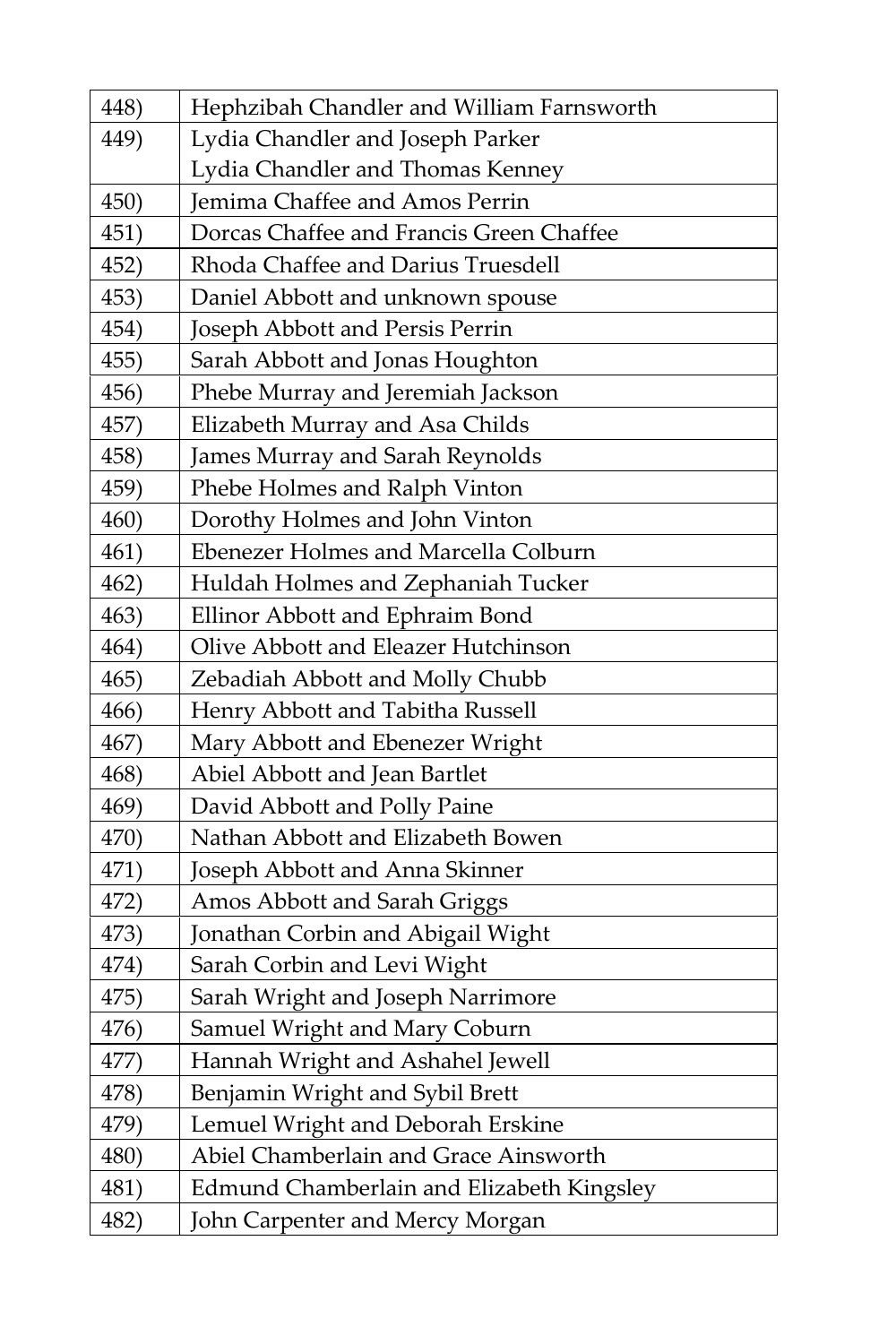| 483) | Beamsley Carpenter and Martha           |
|------|-----------------------------------------|
| 484) | Hannah Bartholomew and Elkanah Stephens |
| 485) | John Bartholomew and Candace Ainsworth  |
| 486) | Mary Bartholomew and Robert Leach       |
| 487) | Hannah Chickering and Benjamin Peters   |
| 488) | Samuel Chickering and Mary Dane         |
| 489) | Sarah Chickering and James Frye         |
| 490) | Elizabeth Chickering and Moses Sargent  |
| 491) | John Chickering and Sarah Webster       |
| 492) | Zachariah Chickering and Sarah Poor     |
| 493) | Mary Chickering and John Short          |
| 494) | Phebe Chickering and Thomas Hutchinson  |
| 495) | Martha Osgood and Enoch Poor            |
| 496) | Dorcas Osgood and Isaac Marble          |
|      | Dorcas Osgood and Henry Dearborn        |
| 497) | Mary Osgood and Isaac Farnum            |
| 498) | John Osgood and Sarah Porter            |
| 499) | Alfred Osgood and Mary Smith            |
| 500) | Enoch Osgood and Mary Brown             |
| 501) | Elizabeth Frye and Samuel Frye          |
| 502) | Johanna Frye and Thomas Farrington      |
| 503) | Sarah Frye and John Boyden              |
| 504) | James Frye and Mehitable Robinson       |
| 505) | Jonathan Frye and Unknown spouse        |
| 506) | Hannah Frye and Daniel Poor             |
| 507) | Dorcas Frye and Ezekiel Carleton        |
| 508) | Molly Frye and Ingalls Bragg            |
| 509) | Joseph Osgood and Lucretia Ward         |
| 510) | Mehitable Osgood and John Cushing       |
| 511) | John Osgood and Lydia Newell            |
| 512) | George Osgood and Elizabeth Otis        |
|      | George Osgood and Sarah Vose            |
| 513) | Dorcas March and Dudley Woodbridge      |
| 514) | Joseph Allen and Mary Baker             |
|      | Joseph Allen and Dorcas Emery           |
| 515) | Elizabeth Allen and Samuel Stevens      |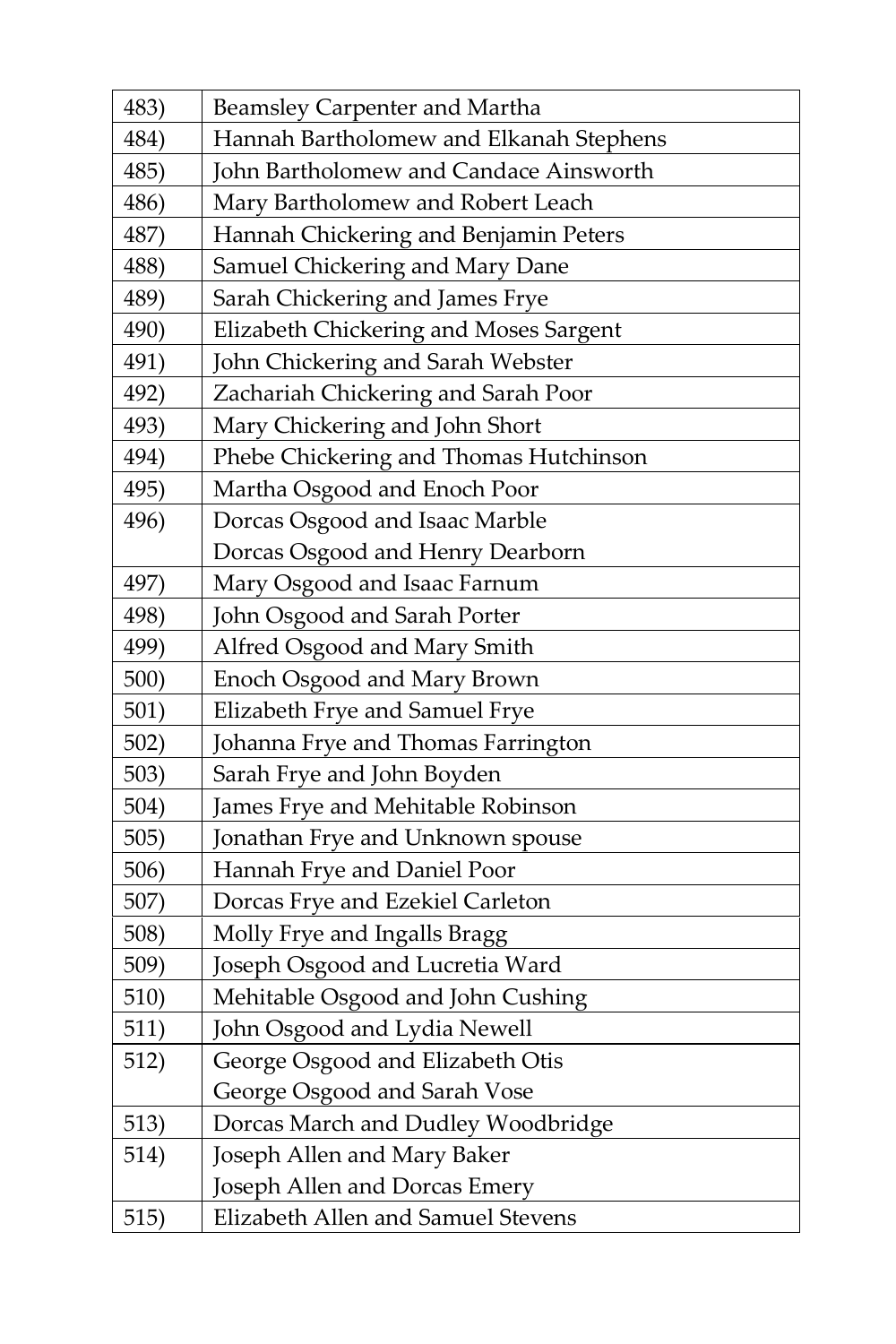| 516) | Dorcas Allen and David Hays            |
|------|----------------------------------------|
| 517) | John Allen and Rachel Worthley         |
| 518) | Christopher Allen and Dolly Poor       |
| 519) | Aaron Allen and Martha Prince          |
| 520) | Abigail Holt and Isaac Chandler        |
| 521) | Mary Abbott and Joseph Poor            |
| 522) | Elizabeth Abbott and Samuel Lummus     |
| 523) | John Lovejoy Abbott and Phebe Abbott   |
| 524) | Samuel Abbott and Mary Cutts           |
| 525) | Martha Abbott and John Jenks           |
| 526) | Dorcas Abbott and John Holt            |
| 527) | Benjamin Abbott and Sarah Wright       |
| 528) | Elizabeth Abbott and Ebenezer Nutting  |
|      | Elizabeth Abbott and Sampson Powers    |
| 529) | Samuel Abbott and Susan Hubbard        |
| 530) | George Abbott and Naomi Tuttle         |
| 531) | Joel Abbott and Lydia Cummings         |
| 532) | Jacob Abbott and Polly Cummings        |
| 533) | Mary Abbott and Abel Boynton           |
| 534) | Sarah Holt and William Frost           |
| 535) | Mary Holt and Robert Endicott          |
| 536) | Hannah Holt and Peter Holt             |
| 537) | James Holt and Lucy Whipple            |
| 538) | Hannah Foster and Timothy Rogers       |
| 539) | William Foster and Sally Welch Kimball |
| 540) | Sarah Foster and Joseph Brown          |
| 541) | Joshua Lovejoy and Sarah Perkins       |
| 542) | Lydia Lovejoy and Abiel Holt           |
| 543) | Chloe Lovejoy and John Poor            |
| 544) | Lucy Lovejoy and Theophilus Frye       |
| 545) | Phebe Abbott and Jonathan Porter       |
| 546) | Henry Abbott and Judith Follansbee     |
| 547) | Henry Butler and Isabella Fiske        |
| 548) | Mary Butler and Abraham Brown          |
| 549) | Dorcas Butler and Jonathan Cilley      |
| 550) | Henry Abbott Hovey and Hannah Bradley  |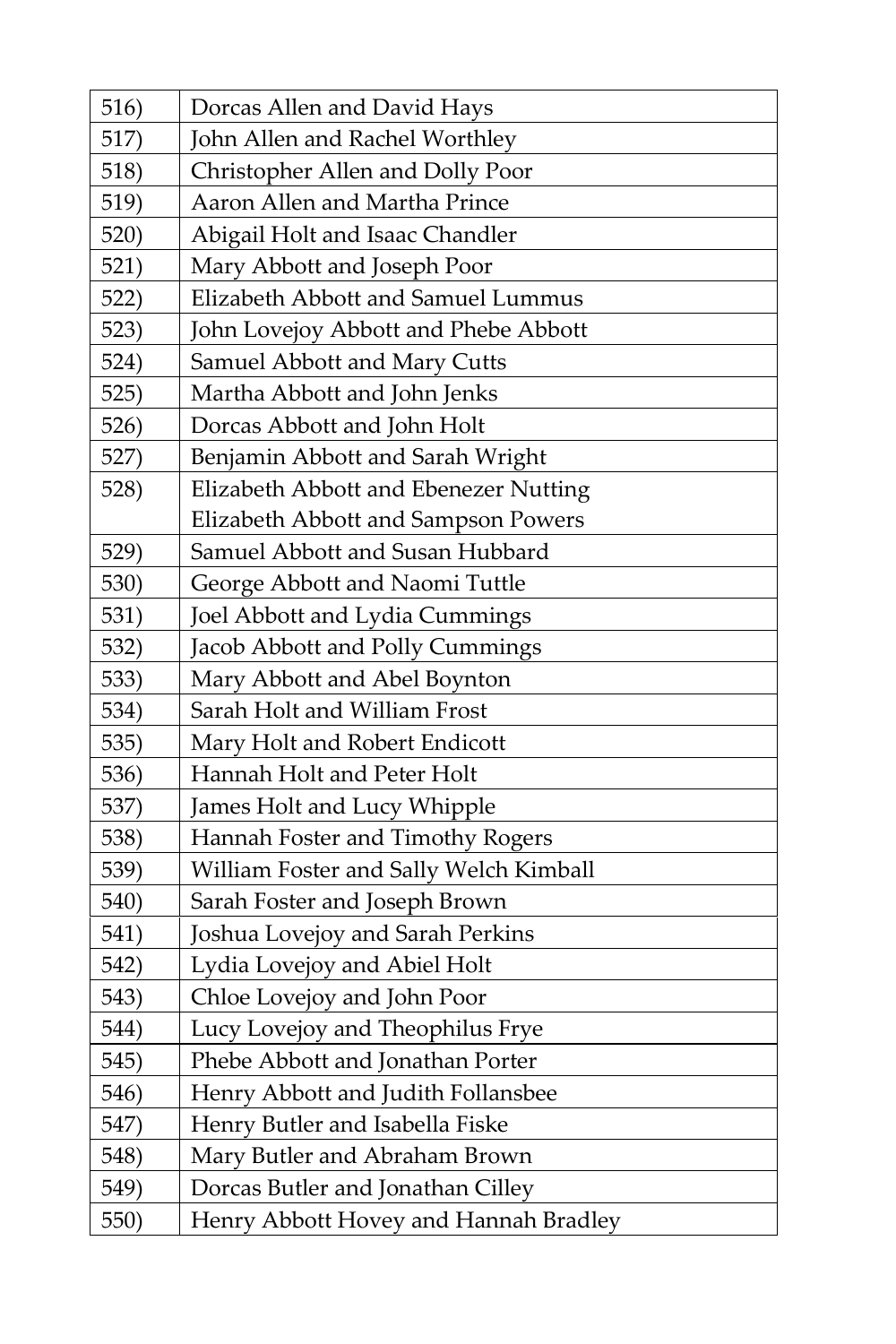| 551) | James Platts Hovey and Rebeckah Hovey |
|------|---------------------------------------|
| 552) | Samuel Hovey and Martha Bradley       |
| 553) | Benjamin Hovey and Lois Jenkins       |
| 554) | Joseph Hovey and Mary Hovey           |
| 555) | Isaac Abbott and Hephzibah Fiske      |
|      | Isaac Abbott and Mary Moulton         |
| 556) | William Abbott and Rebecca Bailey     |
| 557) | Asa Abbott and Judith Jaquith         |
| 558) | Daniel Abbott and Elizabeth Pickman   |
| 559) | Sarah Abbott and Nathaniel Swift      |
| 560) | Joseph Barrett and Jemima Carpenter   |
| 561) | William Barrett and Lucy Adams        |
| 562) | Joseph Lawrence and Betty             |
| 563) | Sarah Abbott and Jacob Waldron        |
| 564) | Abigail Abbott and Asa Bailey         |
| 565) | Mary Abbott and Richard Minchen       |
|      | Mary Abbott and Uriah Cross           |
| 566) | James Abbott and Zilpha Smith         |
|      | James Abbott and Mehitable Hidden     |
| 567) | <b>Judith Abbott and Thomas Brock</b> |
| 568) | William Abbott and Mabel Whittlesey   |
| 569) | Bancroft Abbott and Lydia White       |
| 570) | Ezra Abbott and Hannah Abbott         |
| 571) | Reuben Abbott and Zerviah Farnum      |
| 572) | Rhoda Abbott and Jonathan Johnson     |
| 573) | Elias Abbott and Elizabeth Buswell    |
| 574) | Ezra Abbott and Mary Walker           |
| 575) | Nathan Abbott and Phebe Abbott        |
| 576) | Thomas Merrill and Hannah Ambrose     |
| 577) | <b>Enoch Merrill and Mary Ambrose</b> |
| 578) | Amos Merrill and Lois Willey          |
| 579) | Phebe Merrill and Abiather Eastman    |
| 580) | Simeon Eastman and Mehitable Piper    |
| 581) | Abigail Eastman and Moses Colby       |
| 582) | Samuel Eastman and Sarah Harris       |
| 583) | Rebeckah Eastman and James Putney     |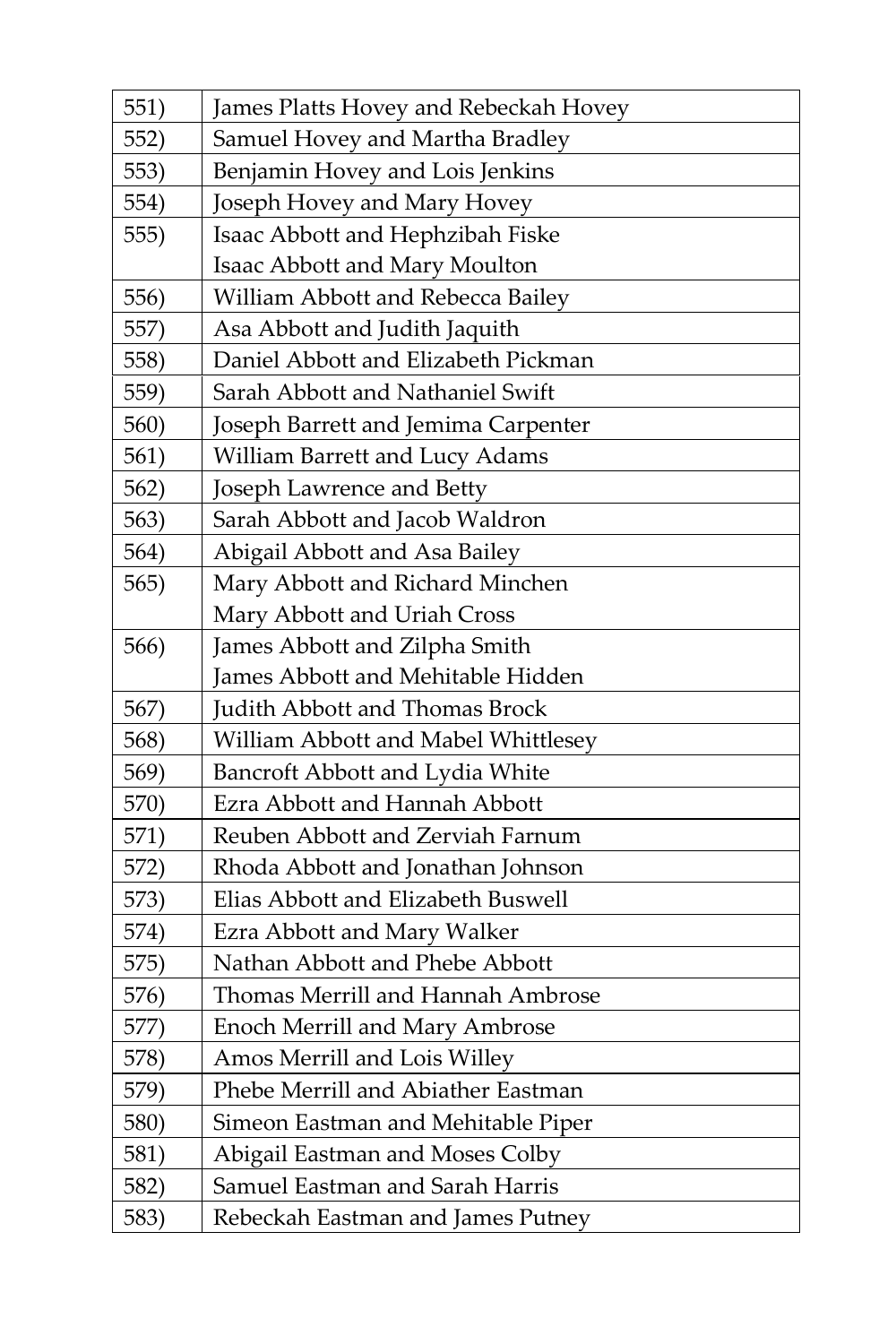| 584) | Lucy Eastman and Benjamin Ordway   |
|------|------------------------------------|
| 585) | Ezra Eastman and Molly Eaton       |
| 586) | Tamison Eastman and Samuel French  |
| 587) | Joseph Eastman and Betsey Clough   |
| 588) | Sarah Eastman and Thomas Eaton     |
| 589) | Job Abbott and Anna Ballard        |
| 590) | Abigail Abbott and Stephen Dresser |
| 591) | Daniel Eastman and Sarah Whiting   |
| 592) | Cyrus Eastman and Betsey Webster   |
| 593) | Jeremy Eastman and Betsey Kilgore  |
| 594) | James Tyler and Sarah Gould        |
| 595) | Rachel Tyler and Jacob Stanley     |
| 596) | Miriam Tyler and Moses Hastings    |
| 597) | Jeremiah Tyler and Irene Heaton    |
| 598) | Simeon Tyler and Hannah Rowell     |
| 599) | Moses Tyler and Betsy McConnell    |
| 600) | Mary Tyler and Jacob Martin        |
| 601) | Sarah Tyler and Robert Crowell     |
| 602) | Nathan Abbott and Judith Stoddard  |
| 603) | Stephen Abbott and Esther Ingalls  |
| 604) | William Abbott and Hannah Snow     |
| 605) | Henry Abbott and Sarah Burnham     |
| 606) | Mary Abbott and Thomas Adams       |
| 607) | Asa Abbott and Sarah Bidlack       |
|      | Sarah Bidlack and Stephen Fuller   |
| 608) | Hannah Abbott and Josiah Collins   |
| 609) | Tryphena Abbott and Abner Ashley   |
| 610) | Louisa Abbott and Samuel Preston   |
| 611) | Benjamin Abbott and Lucy Flint     |
| 612) | Dinah Holt and Seth Stowell        |
| 613) | Mary Holt and Joseph Fuller        |
| 614) | Uriah Holt and Margaret Mason      |
| 615) | Lemuel Holt and Mary Abbott        |
| 616) | Keturah Holt and Jonathan Amidon   |
| 617) | Sarah Holt and John Durkee         |
| 618) | Hannah Holt and Aaron Carpenter    |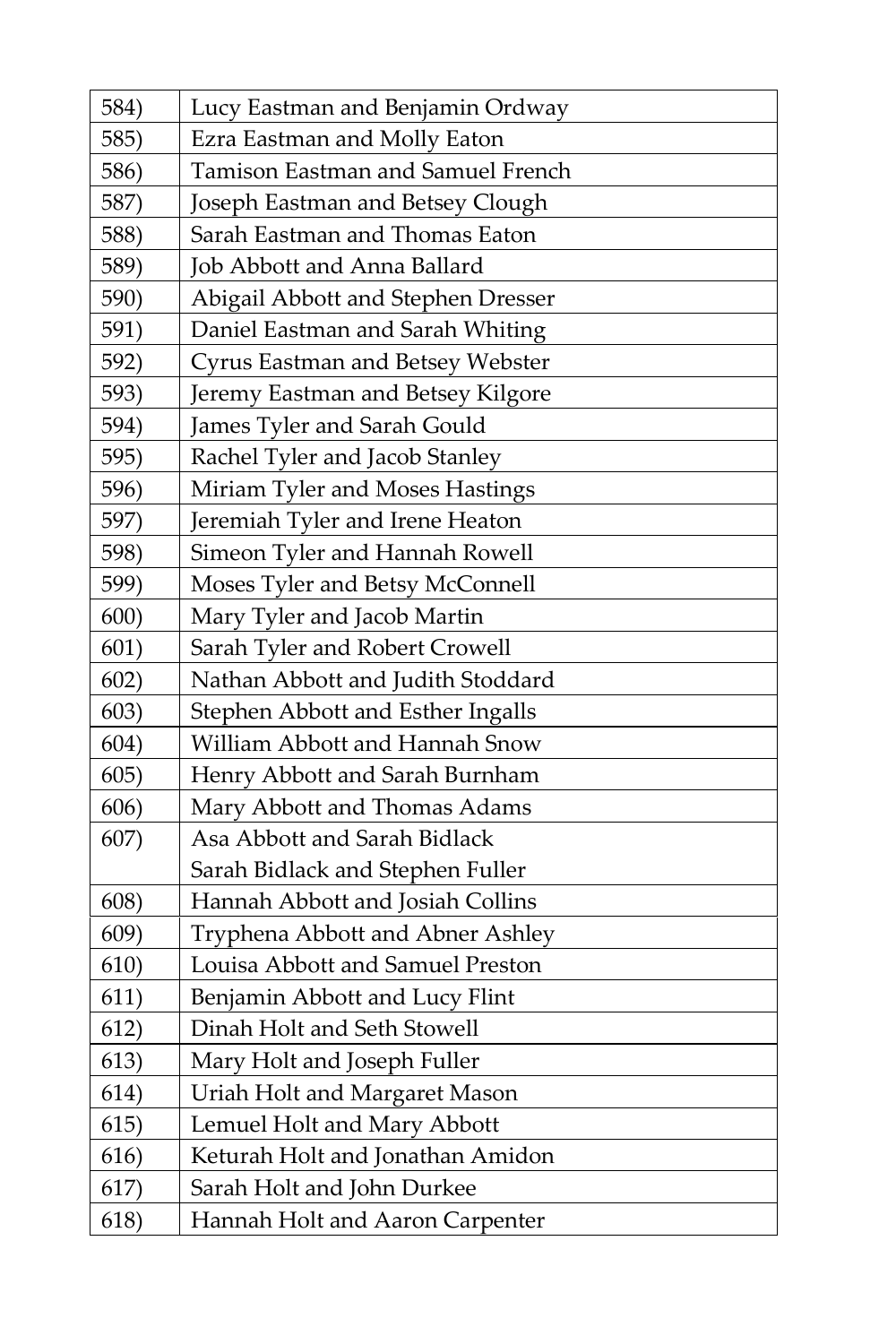| 619) | Dorcas Holt and Josiah Fuller               |
|------|---------------------------------------------|
| 620) | Peter Ingalls and Sarah Ashley              |
| 621) | Darius Ingalls and Lodema Lee               |
| 622) | Luther Ingalls and Lucy Utley               |
| 623) | Calvin Ingalls and Catherine Terrington     |
|      | Calvin Ingalls and Mary Horton              |
| 624) | Chester Ingalls and Sylvia Stevens          |
| 625) | Sarah Ingalls and Abraham Ford              |
| 626) | Hannah Ingalls and Josiah Ingersoll         |
| 627) | Harvey Ingalls and Ella Ford                |
| 628) | Hannah Abbott and Israel Towne              |
| 629) | Sarah Abbott and James Brown                |
| 630) | <b>Isaac Abbott and Ruth Ames</b>           |
| 631) | Olive Abbott and Isaac Parker               |
| 632) | Paul Abbott and Naomi Carr                  |
| 633) | Tryphena Abbott and John Wallace            |
| 634) | Calvin Holt Abbott and Lucy Dutton          |
| 635) | Hannah Abbott and Joel Jones                |
|      | Joel Jones and Nancy Abbott                 |
| 636) | Elizabeth Phelps and Nathan Harrington      |
| 637) | Lydia Phelps and Philip Carteret Whittemore |
| 638) | Tryphena Phelps and William Russell         |
| 639) | Philip Abbott and Anna Hewett               |
| 640) | James Abbott and Hannah Denison             |
|      | James Abbott and Phebe Howe                 |
| 641) | Abiel Abbott and Ruth Hovey                 |
| 642) | Abigail Abbott and Joseph Utley             |
| 643) | Anna Abbott and Seth Lathrop                |
| 644) | Susannah Abbott and Stephen Burgess         |
| 645) | Reuben Abbott and Mary "Polly" Snow         |
| 646) | Abigail Utley and James Butts               |
| 647) | Anna Utley and Stephen Hare                 |
| 648) | Samuel Utley and Sarah Eastman              |
| 649) | Stephen Utley and Sarah Holt                |
| 650) | Cyrus Utley and Polly Bennett               |
| 651) | Antipas Utley and Polly Luce                |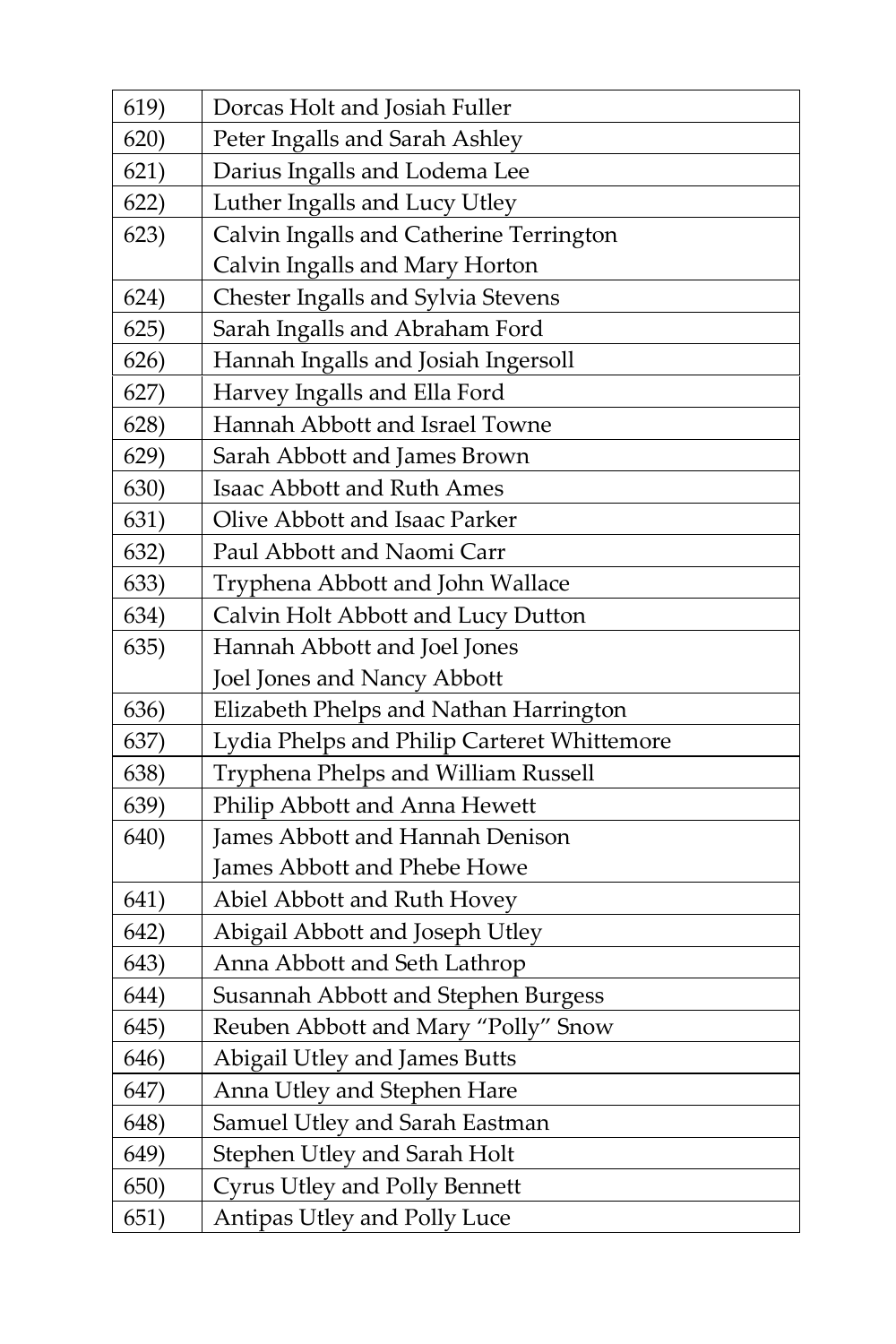| 652) | Rufus Utley and Mary "Polly" Sill    |
|------|--------------------------------------|
| 653) | Abigail Fuller and James Bidlack     |
|      | Abigail Fuller and John Franklin     |
| 654) | Mary Fuller and Thomas Baldwin       |
| 655) | John Fuller and Amy Shaw             |
| 656) | Reuben Fuller and Mary P. Cash       |
| 657) | Hannah Fuller and Wilkes Durkee      |
| 658) | Mary Abbott and Daniel Ellsworth     |
| 659) | Abigail Abbott and Samuel Whitman    |
| 660) | Lemuel Abbott and Lucretia Bingham   |
| 661) | Delano Abbott and Polly Bingham      |
| 662) | John Abbott and Achsah Cone          |
| 663) | Alice Abbott and Amos Utley          |
| 664) | Celinda Abbott and Reuben Taylor     |
| 665) | Charles Abbott and Urania Manville   |
| 666) | Stephen Abbott and Abigail Searl     |
| 667) | Lydia Abbott and Artemas Swetland    |
| 668) | Mary Abbott and John Cortwright      |
| 669) | Sarah Abbott and James Kennedy       |
| 670) | William Holt and Mercy Holt          |
| 671) | Alice Holt and Robert Lyon           |
| 672) | Sarah Holt and Henry Durkee          |
| 673) | Mary Fenton and Isaac Sawin          |
|      | Mary Fenton and James Niles          |
| 674) | Francis Fenton and Chloe Goodale     |
| 675) | Hannah Holt and Oliver Pearl         |
| 676) | Sarah Holt and Zebulon Crocker       |
| 677) | Mary Holt and Daniel Needham         |
| 678) | Abiel Holt and Mary Mosher           |
| 679) | Abel Holt and Anna                   |
|      | Abel Holt and Ruth King              |
| 680) | Elijah Holt and Molly Simmons        |
| 681) | Caleb Holt and Sally Goodale         |
| 682) | Nathan Holt and Lois Goodale         |
| 683) | Anne Merrick and David Hinckley      |
| 684) | Timothy Merrick and Mehitable Atwood |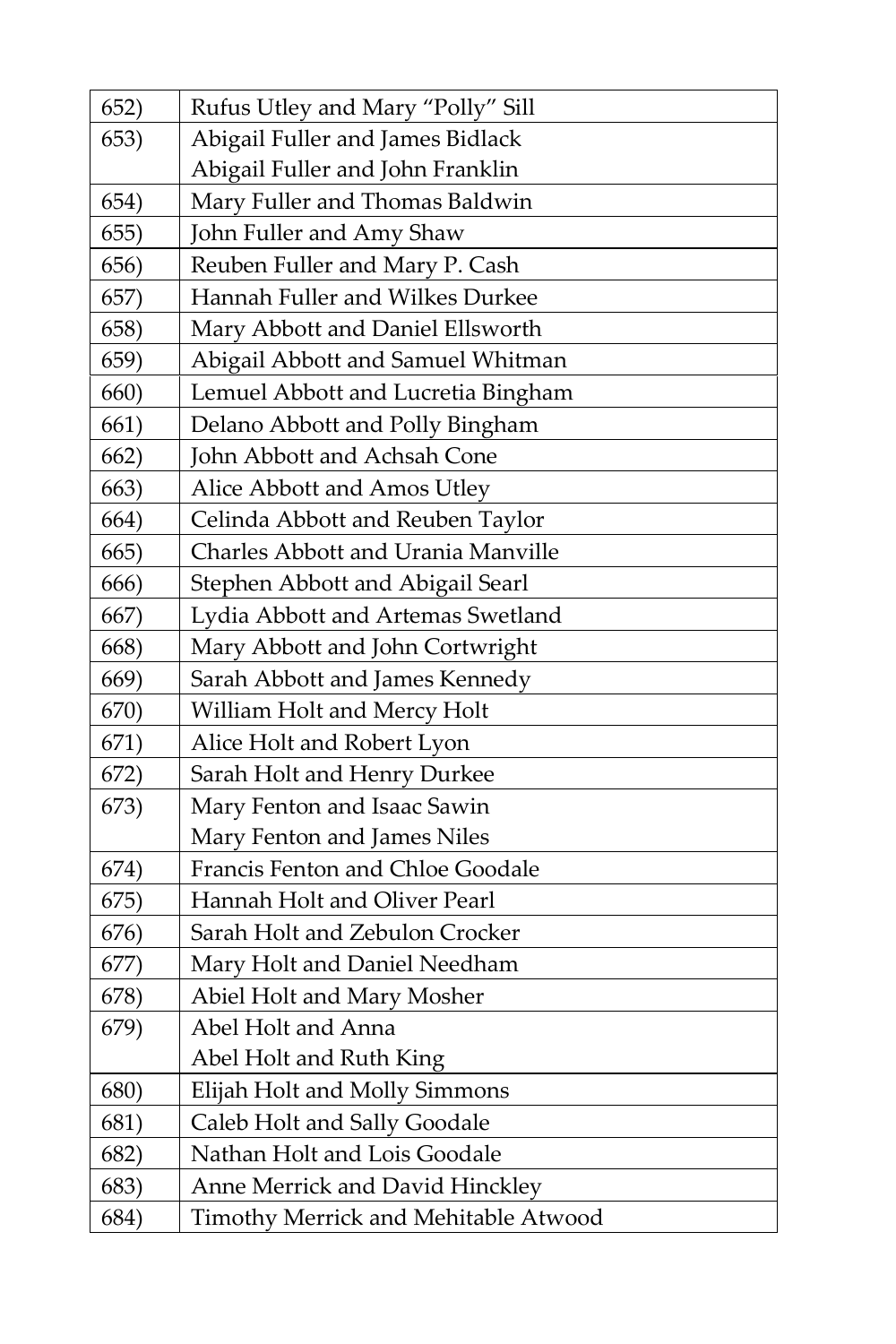| 685) | Thomas Merrick and Joanna Noble             |
|------|---------------------------------------------|
| 686) | Joseph Merrick and Irene Alden              |
| 687) | Caleb Merrick and Charlotte Nobel           |
| 688) | <b>Constant Merrick and Experience Burt</b> |
| 689) | Elizabeth Merrick and Samuel Nye            |
| 690) | Isaac Holt and Mehitable Orcutt             |
| 691) | Hannah Holt and Eleazer Fellows             |
| 692) | Mary Holt and William Curtis                |
| 693) | Oliver Holt and Martha Sibley               |
| 694) | Elizabeth Holt and Daniel Glazier           |
| 695) | William Holt and Asenath Holt               |
| 696) | Anne Holt and Simeon Carpenter              |
| 697) | Anna Holt and Stephen Crocker               |
| 698) | Timothy Holt and Esther Scripture           |
| 699) | James Holt and Mary Pool                    |
| 700) | Joseph Holt and Betsy Parker                |
| 701) | Solomon Holt and Zerviah Abell              |
| 702) | <b>Esther Holt and Daniel Parker</b>        |
| 703) | John Holt and Clarissa Holt                 |
| 704) | Luce Holt and Aaron Walker                  |
| 705) | Abiel Holt and Sally Converse               |
| 706) | Mary Hendrick and John Stoddard             |
| 707) | Caleb Hendrick and Sarah Abbott             |
| 708) | Hannah Hendrick and Zedekiah Goodell        |
| 709) | Ezra Hendrick and Esther Goodell            |
| 710) | Sarah Burk and Lazarus Bannister            |
| 711) | Joseph Burk and Judith Barrell              |
| 712) | Abigail Burk and Reuben Robinson            |
| 713) | Caleb Abbott and Hannah Wheet               |
| 714) | Nehemiah Abbott and Esther Barker           |
| 715) | Paul Abbott and Mary Gaylord                |
|      | Paul Abbott and Patty Eels                  |
| 716) | Esther Abbott and Elihu Wakelee             |
| 717) | Orinda Abbott and Joel Hubbard              |
| 718) | Mary Robinson and Henry Bodwell             |
| 719) | John Robinson and Rebecca Wood              |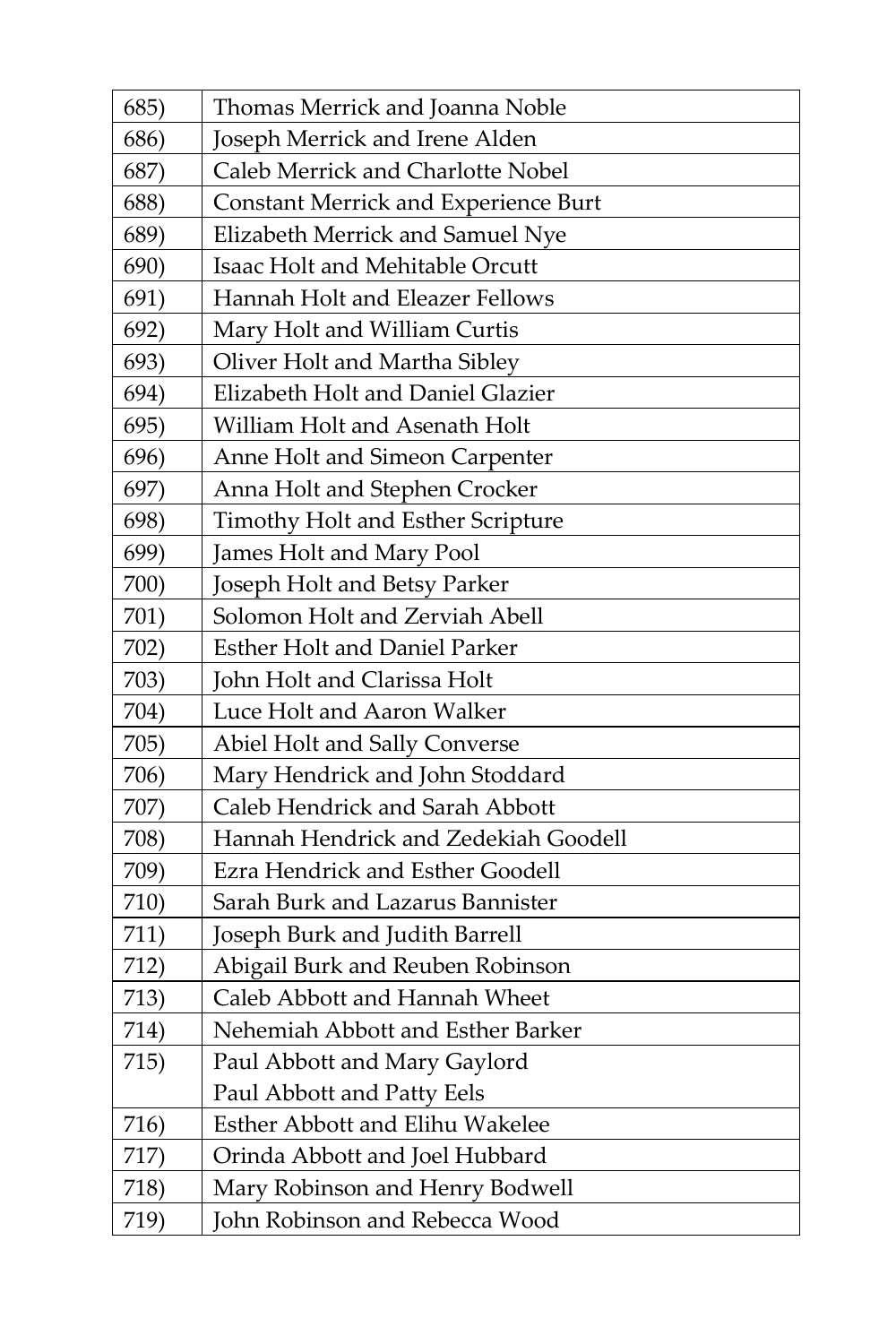| 720) | Hannah Robinson and Jonathan Parker     |
|------|-----------------------------------------|
| 721) | Jonathan Robinson and Betty Chadwick    |
| 722) | John Robinson and Sarah Tyler           |
| 723) | Phebe Barker and Jedediah Holt          |
| 724) | Jonathan Swan and Abigail Green         |
| 725) | Robert Swan and Affa Farrington         |
|      | Robert Swan and Susannah Emery          |
| 726) | Phineas Swan and Tryphena Webster       |
| 727) | Ephraim Swan and Martha Farrington      |
| 728) | Mary Parker and Enoch Ilsley            |
| 729) | Nathan Parker and Mary Wood             |
| 730) | Peter Parker and Phebe Marble           |
| 731) | Robert Parker and Ruth Wood             |
| 732) | Hannah Parker and William Butler Elwell |
| 733) | Isaac Parker and Polly Parker           |
| 734) | Lydea Parker and Hezekiah Coburn        |
| 735) | Mary Ingalls and Joshua Swan            |
| 736) | Hannah Ingalls and Benjamin Hall        |
| 737) | Dorcas Ingalls and Caleb Swan           |
| 738) | Deborah Ingalls and Daniel Hibbard      |
| 739) | Sarah Ingalls and John Foster           |
| 740) | Charles Ingalls and Cynthia Russell     |
| 741) | Alfred Ingalls and Abigail Page         |
|      | Alfred Ingalls and Mary Carleton        |
| 742) | Lydia Ingalls and David McKeen          |
| 743) | Simeon Ingalls and Eunice Wheeler       |
| 744) | Sarah Ingalls and Joshua Grosvenor      |
| 745) | <b>Ephraim Ingalls and Lucy Goodell</b> |
| 746) | Mary Ingalls and Moses Osgood           |
| 747) | Edmund Ingalls and Dorothy White        |
| 748) | Lemuel Ingalls and Dorothy Summer       |
| 749) | James Ingalls and Sarah Williams        |
| 750) | Mary Ingalls and Eleazer Williams       |
| 751) | Oliver Ingalls and Betsey Abbott        |
| 752) | Nathaniel Rogers and Sarah Tubbs        |
| 753) | Abishai Rogers and Elizabeth Rudd       |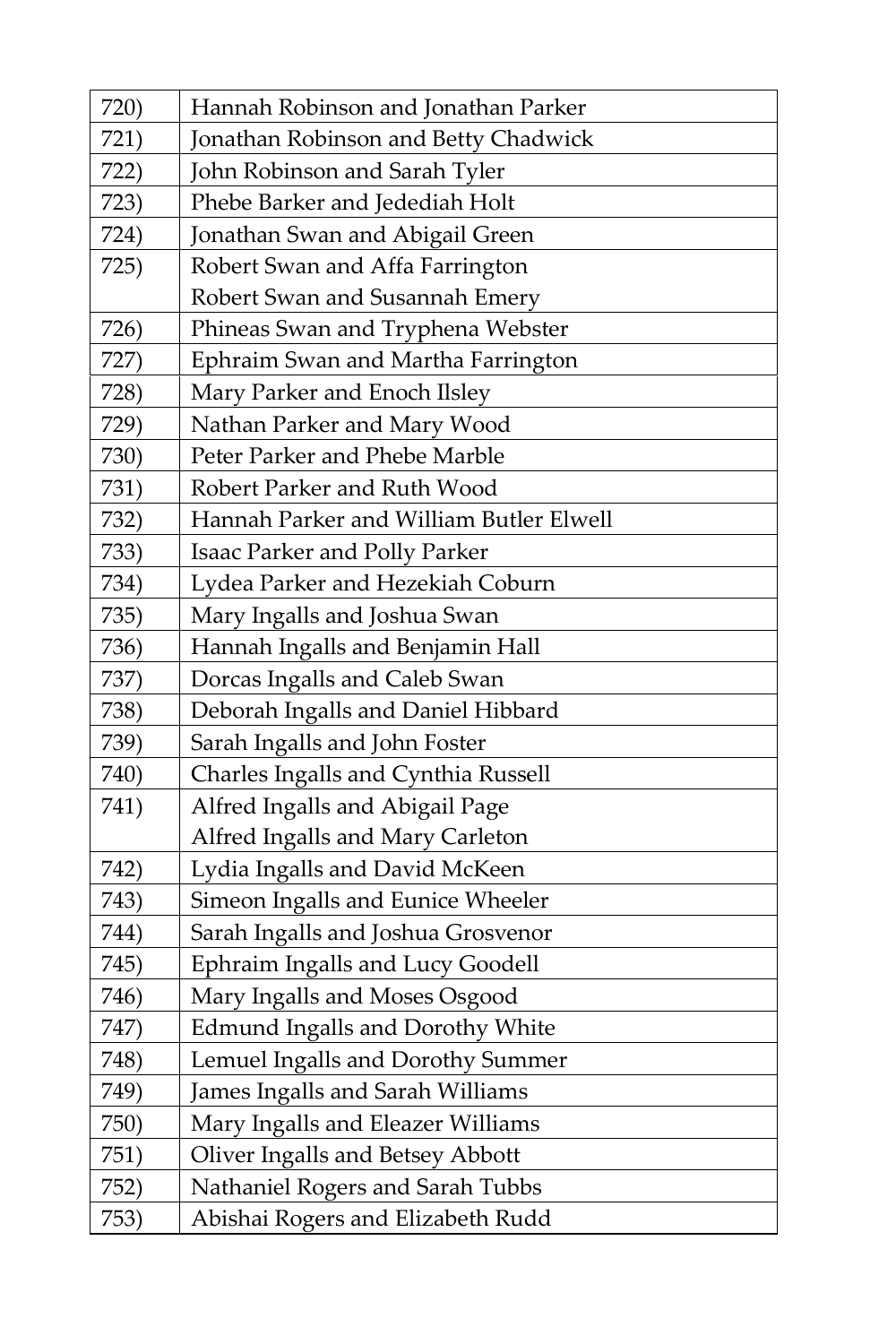| 754) | Simeon Rogers and Anna                    |
|------|-------------------------------------------|
| 755) | James Augustus Rogers and Dorothy Leonard |
|      | James Augustus Rogers and Jemima Root     |
| 756) | Deborah Rogers and William Farnsworth     |
| 757) | Oren Rogers and Aby Birge                 |
| 758) | Moses Rogers and Mehitable Sears          |
| 759) | Rebecca Holt and Jonathan Lamson          |
| 760) | Ezekiel Holt and Abigail Pike             |
| 761) | Sarah Holt and Stephen Tuttle             |
| 762) | Reuben Holt and Judith Hill               |
|      | Reuben Holt and Sibyl Piper               |
| 763) | Rachel Holt and Timothy Hill              |
| 764) | <b>Eunice Carleton and James Barr</b>     |
| 765) | Deborah Carleton and Hugh Helme           |
| 766) | Benjamin Carleton and Elizabeth Holman    |
| 767) | Benjamin Crowninshield and Mary Lambert   |
| 768) | Mary Bowditch and Lewis Hunt              |
| 769) | Hannah Bowditch and John Ingersoll        |
| 770) | John Bowditch and Polly Cook              |
| 771) | Deborah Bowditch and Thomas Moriarty      |
| 772) | Samuel Bowditch and Anna "Nancy" Welman   |
| 773) | William Carleton and Elizabeth Cooke      |
| 774) | William Abbott and Martha "Patty" Colburn |
| 775) | Samuel Abbott and Elizabeth Cotton        |
| 776) | Jonathan Abbott and Rebecca Massey        |
|      | Jonathan Abbott and Dolly Parker          |
| 777) | Joel Barker and Sarah "Sally" Foster      |
| 778) | Mary Barker and Jacob Spaulding           |
| 779) | Dorcas Barker and Merrill Pierce          |
| 780) | Ezra Abbott and Hannah Poor               |
| 781) | Benjamin Abbott and Hannah Tracy Emery    |
|      | Benjamin Abbott and Mary Perkins          |
| 782) | Abigail Abbott and William Douglas        |
| 783) | Elizabeth Abbott and Abiel Abbot          |
| 784) | Phebe Abbott and Edward Carleton          |
| 785) | Abiel Abbott and Eunice Wales             |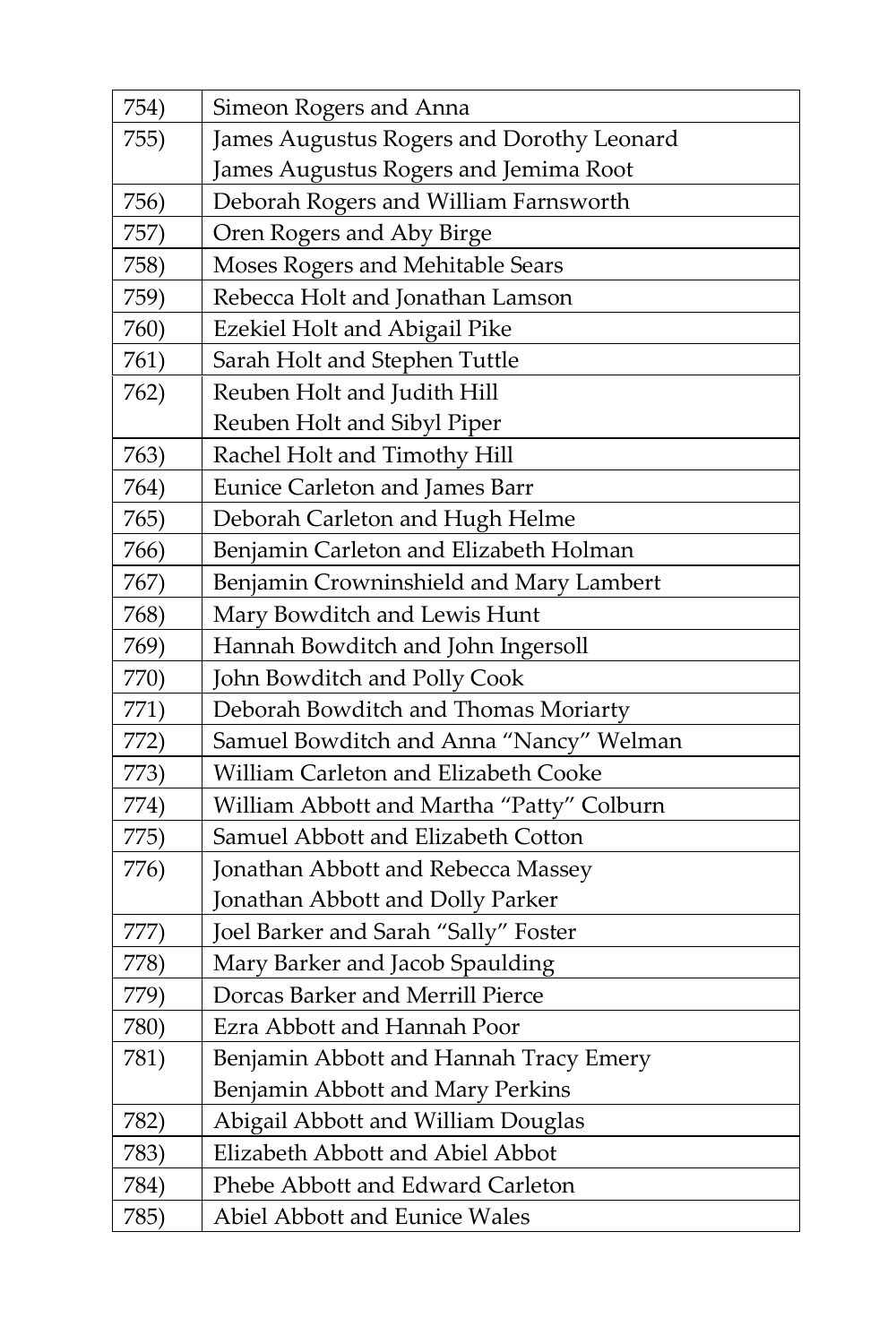| 786) | Benjamin Abbott and Joanna Holmes          |
|------|--------------------------------------------|
| 787) | Elizabeth Cummings and Henry Lovejoy       |
| 788) | Ebenezer Cummings and Hannah Washer        |
| 789) | Abigail Cummings and Joseph Seavey         |
| 790) | Lucy Cummings and Peter Peavey             |
| 791) | Mary Cummings and William Bixby            |
| 792) | Jacob Abbot Cummings and Elizabeth Merrill |
| 793) | John Merrill and Mary Southgate Boyd       |
| 794) | Anna Burge and Phineas Fletcher            |
| 795) | Ephraim Burge and Patty Baldwin            |
| 796) | Susannah Burge and Thomas Farley           |
| 797) | Samuel Burge and Anna May                  |
| 798) | Jacob Abbott and Catherine Thayer          |
| 799) | Benjamin Abbott and Phebe Abbott           |
| 800) | Ezra Abbot and Rebekah Hale                |
| 801) | Dorcas Abbott and Eliphalet Putnam         |
| 802) | Abigail Abbott and John Livermore          |
| 803) | Persis Abbott and Henry Lovejoy            |
| 804) | Rhoda Abbott and Ephraim Peabody           |
| 805) | Phebe Abbott and Ezra Abbott               |
| 806) | William Abbot and Sara Holt                |
| 807) | Martha Abbott and Oliver Whiting           |
| 808) | Job Abbot and Phebe Farnum                 |
| 809) | Hannah Abbott and Benjamin Holt            |
| 810) | <b>Bridget Abbot and Phineas Ames</b>      |
| 811) | Ephraim Blunt and Martha Ordway            |
| 812) | Zerviah Blunt and Aaron Hartshorn          |
| 813) | Samuel Abbott and Lydia Perrin             |
| 814) | Abigail Abbott and Benjamin Whittemore     |
| 815) | eremiah Abbott and Elizabeth Frye          |
| 816) | Sarah Abbott and Jeremiah Wheeler          |
| 817) | Lydia Abbott and Nathaniel Morrill         |
| 818) | Ezra Abbott and Molly Brown                |
| 819) | William Abbott and Dorcas Parker           |
| 820) | Rachel Abbott and John Kelly               |
| 821) | Mariam Abbott and John Morrill             |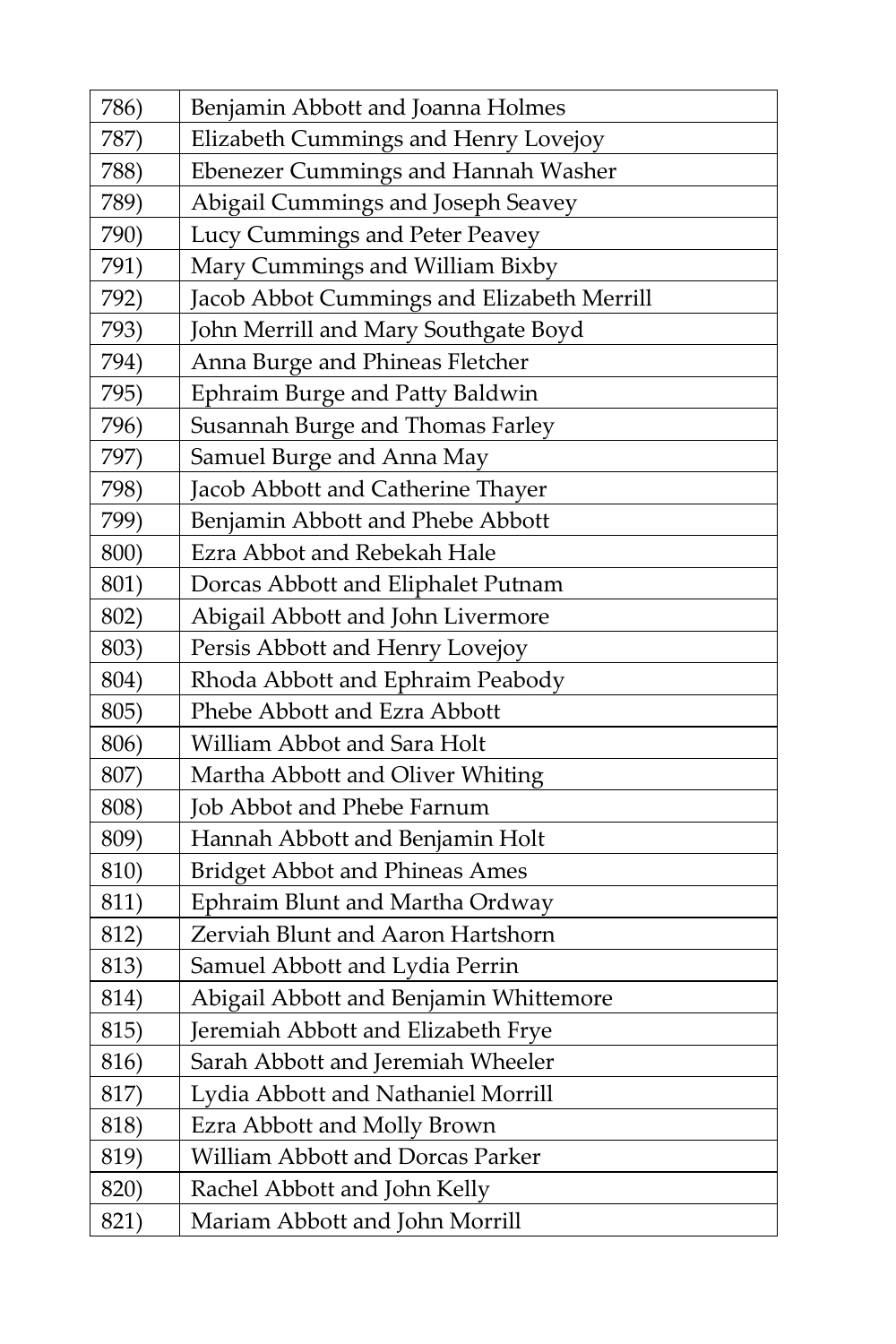| 822) | Jonathan Lane and Hannah Lane           |
|------|-----------------------------------------|
| 823) | Sarah Lane and Timothy Stears           |
| 824) | Elizabeth Abbott and William Douglass   |
| 825) | Prudence Abbott and Nathaniel Sawyer    |
| 826) | Josiah Abbott and Ruth Bodwell          |
|      | Josiah Abbott and Anna Furbush          |
| 827) | Hannah Abbott and Aaron Parker          |
| 828) | Samuel Abbott and Rhoda Blanchard       |
|      | Samuel Abbott and Anna Wallace          |
| 829) | David Abbott and Sarah Parker           |
| 830) | Benjamin Abbott and Betsey Nooning      |
| 831) | Olive Abbott and Alexander McDole       |
| 832) | Dorcas Abbott and John Snow             |
| 833) | Jeremiah Abbott and wife                |
| 834) | Hannah Abbott and Parker Bodwell        |
| 835) | Solomon Abbott and Rachel Bowers        |
| 836) | Sarah Abbott and Samuel Morse           |
| 837) | Daniel Colby Abbott and Patience Coburn |
| 838) | Elizabeth Abbott and Ephraim Lane       |
| 839) | Lydia Abbott and Joshua Martin          |
| 840) | David Abbott and Hannah Crosby          |
|      | David Abbott and Sarah McKinley         |
| 841) | Mary Abbott and Abiel Chandler          |
| 842) | David Abbott and Priscilla Chandler     |
| 843) | Phebe Abbott and Joseph Shattuck        |
| 844) | Nathan Abbott and Hannah Phelps         |
| 845) | Benjamin Abbott and Rhoda Chandler      |
| 846) | Solomon Abbott and Lucy Frye            |
| 847) | Timothy Abbott and Sarah Smith          |
| 848) | Asa Abbott and Miriam Smith             |
| 849) | Phebe Farmer and Enos Hadley            |
| 850) | Israel Farnum and Phebe Sheldon         |
| 851) | Timothy Farnum and Susanna Berry        |
| 852) | Phebe Farnum and?                       |
| 853) | Sarah Farnum and Enos Abbott            |
| 854) | Dorcas Farnum and Nathan Jones          |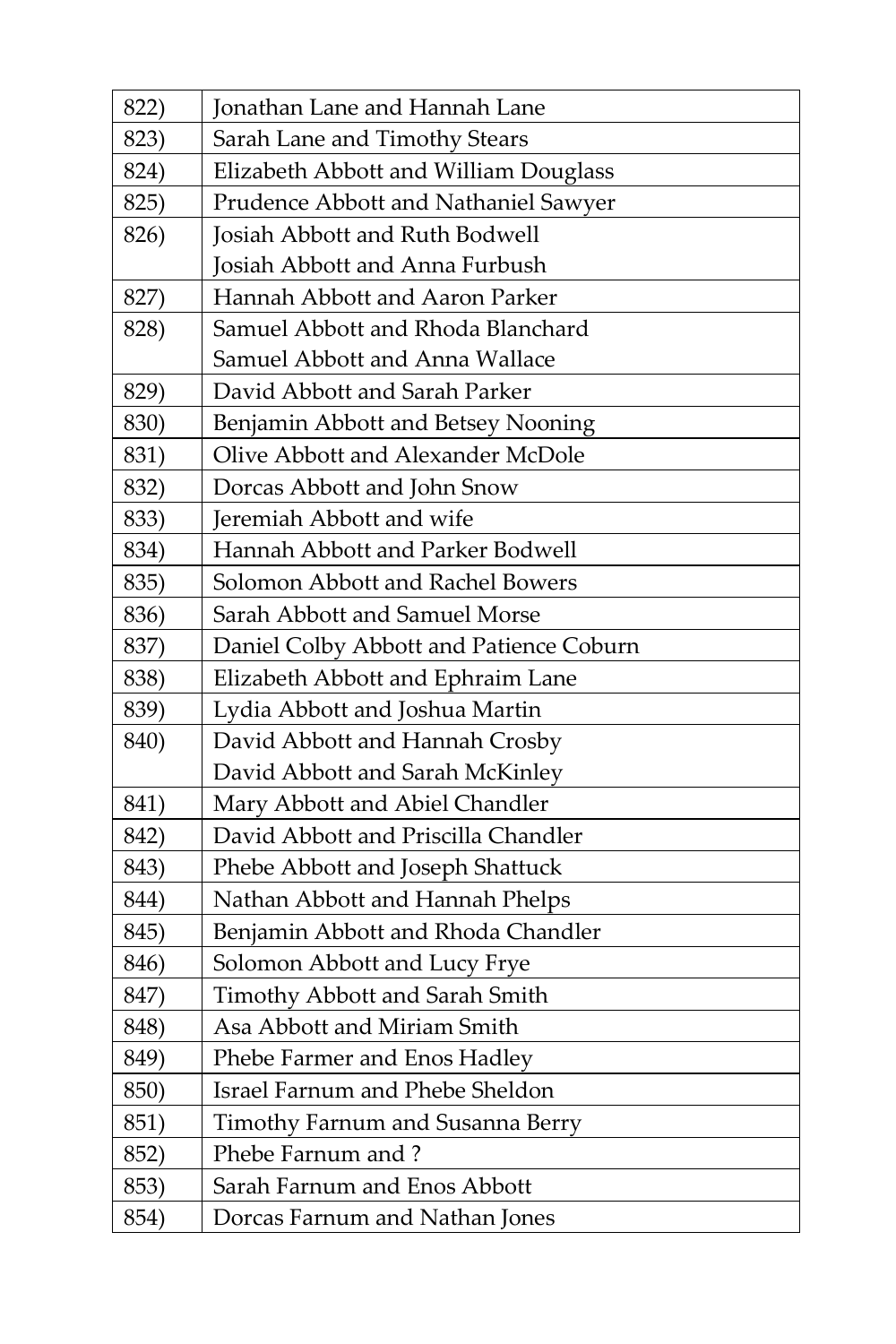| 855) | Phebe Dane and Benjamin Hardy             |
|------|-------------------------------------------|
| 856) | Dorcas Dane and Ezra Holt                 |
| 857) | Timothy Dane and Esther Wheeler           |
| 858) | Dorcas Lane and Nathan White              |
| 859) | Mary Lane and John Stearns                |
| 860) | Elizabeth Holt and Isaac Frye             |
| 861) | Hannah Holt and Richard Whitney           |
| 862) | Dorcas Holt and Moses Lovejoy             |
| 863) | Lois Holt and Moses Pearson               |
| 864) | William Holt and Elizabeth Jones          |
| 865) | Joseph Holt and Abigail Holt              |
| 866) | Phebe Holt and Joseph Batchelder          |
| 867) | Joshua Holt and Hannah Ingalls            |
| 868) | Mary Holt and Isaac Foster                |
| 869) | Abiah Holt and Daniel Kimball             |
| 870) | Timothy Holt and Lydia Holt               |
| 871) | Solomon Holt and Mary Cummings            |
| 872) | Hannah Holt and Ephraim Holt              |
| 873) | Stephen Holt and Fanny Bowers             |
| 874) | Chloe Holt and Francis Bowers             |
| 875) | Daniel Holt and Mary Jones                |
| 876) | Abiel Holt and Phebe Putnam               |
| 877) | Joseph Osgood and Hannah Bailey           |
| 878) | Dorcas Osgood and Theodore Stevens        |
| 879) | Thomas Osgood and Hannah Stevens          |
| 880) | Christopher Osgood and Anna Abbott        |
| 881) | Lydia Abbott and Thomas Eliphalet Merrill |
| 882) | Hannah Abbott and Abiel Faulkner          |
| 883) | Thomas Abbott and Ruth Owen               |
| 884) | Bette Abbott and Jonathan Ballard         |
| 885) | Chloe Abbott and Peter Frye               |
| 886) | Joseph Abbott and Molly Meloon            |
| 887) | Phebe Abbott and Paul Clark               |
| 888) | Nathan Abbott and Rhoda Brickett          |
| 889) | Lydia Abbott and Christopher Rowell       |
| 890) | Dyer Abbott and Sarah Atkinson            |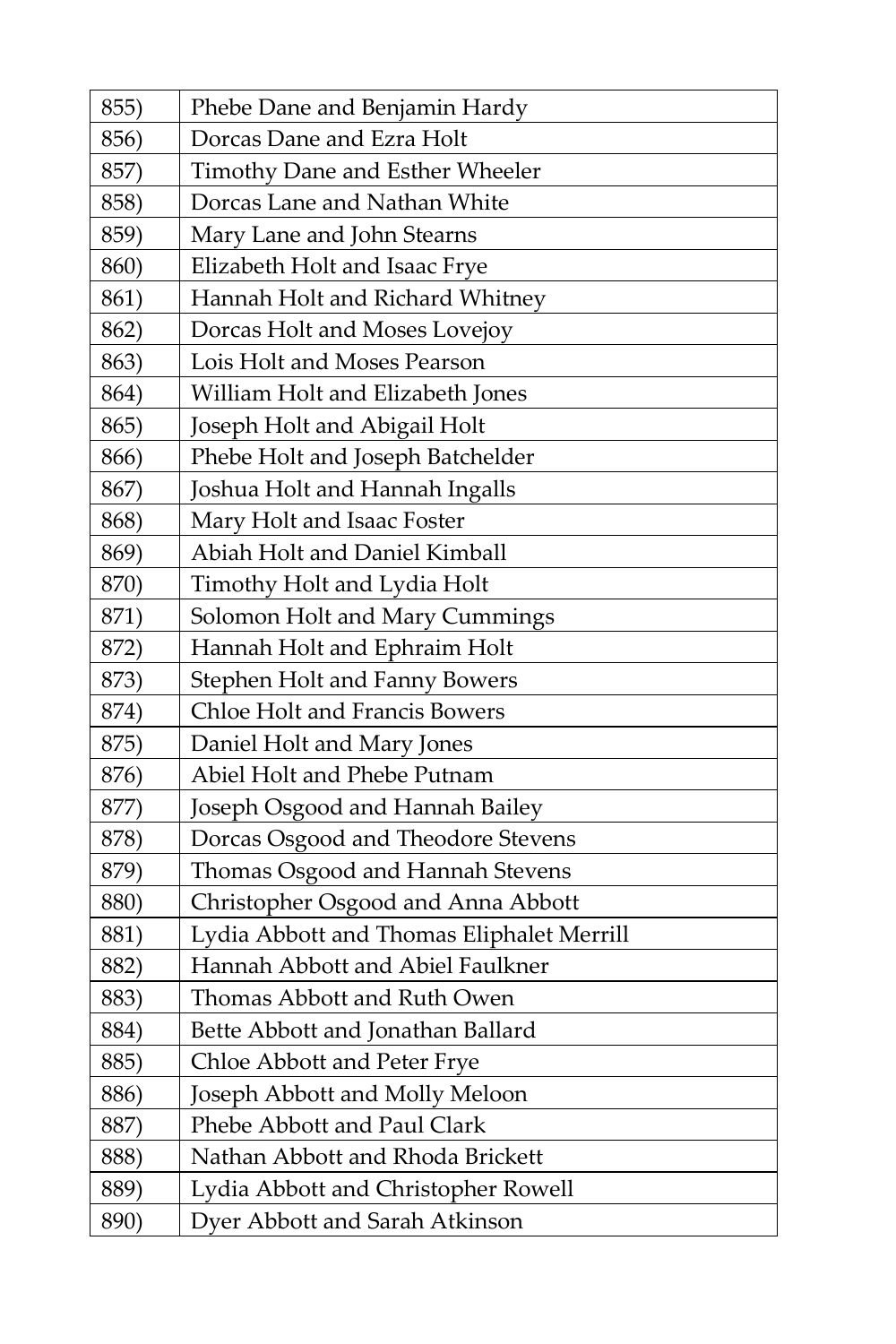| 891) | Asenath Abbott and Thomas Brickett       |
|------|------------------------------------------|
| 892) | Aaron Abbott and Sarah Abbott            |
| 893) | Jacob Abbott and Betsey Knapp            |
| 894) | David Abbott and Elizabeth Cummins       |
| 895) | Henry Abbott and Susannah Hall           |
| 896) | Anna Abbott and Edmund Blanchard         |
| 897) | Chloe Abbott and Zebadiah Farnum         |
| 898) | Hephzibah Hall and Richard Hazeltine     |
| 899) | Obadiah Hall and Mary Perham             |
| 900) | Dorcas Hall and Ephraim Carter           |
| 901) | Sarah Hall and William Hazeltine         |
| 902) | Daniel Hall and Deborah Davis            |
| 903) | Stephen Hall and Patience Flanders       |
| 904) | Abiel Hall and Mary Farnum               |
| 905) | Lydia Hall and Nathaniel Cavis           |
| 906) | Deborah Hall and Daniel Barker           |
| 907) | Mary Abbott and Thomas Capen             |
| 908) | Mehitable Abbott and Benjamin Lufkin     |
| 909) | Susanna Abbott and John Weeks            |
| 910) | Timothy Abbott and Sarah Bradley         |
| 911) | Samuel Abbott and Mary "Polly" Currier   |
| 912) | Deborah Abbott and Phineas Howe          |
| 913) | Mehitable Saltmarsh and James Hoyt       |
| 914) | John Saltmarsh and Susan Burnham         |
| 915) | Mary Saltmarsh and Samuel Vose           |
| 916) | Edward Abbott Saltmarsh and Sarah Story  |
| 917) | Thomas Saltmarsh and Betsy Evans         |
| 918) | Samuel Saltmarsh and Betsy Burnham       |
| 919) | Catherine Saltmarsh and Thomas Saltmarsh |
| 920) | Isaac Saltmarsh and Phebe Stratton       |
| 921) | Mary Wilson and John Thorndike           |
|      | Mary Wilson and Abiel Walker             |
|      | Abiel Walker and Judith Davis            |
| 922) | Beriah Abbott and Mary Andrews Fairchild |
| 923) | Samuel Abbott and Mary "Polly" Story     |
| 924) | Jeremiah Abbott and Clarissa Perry       |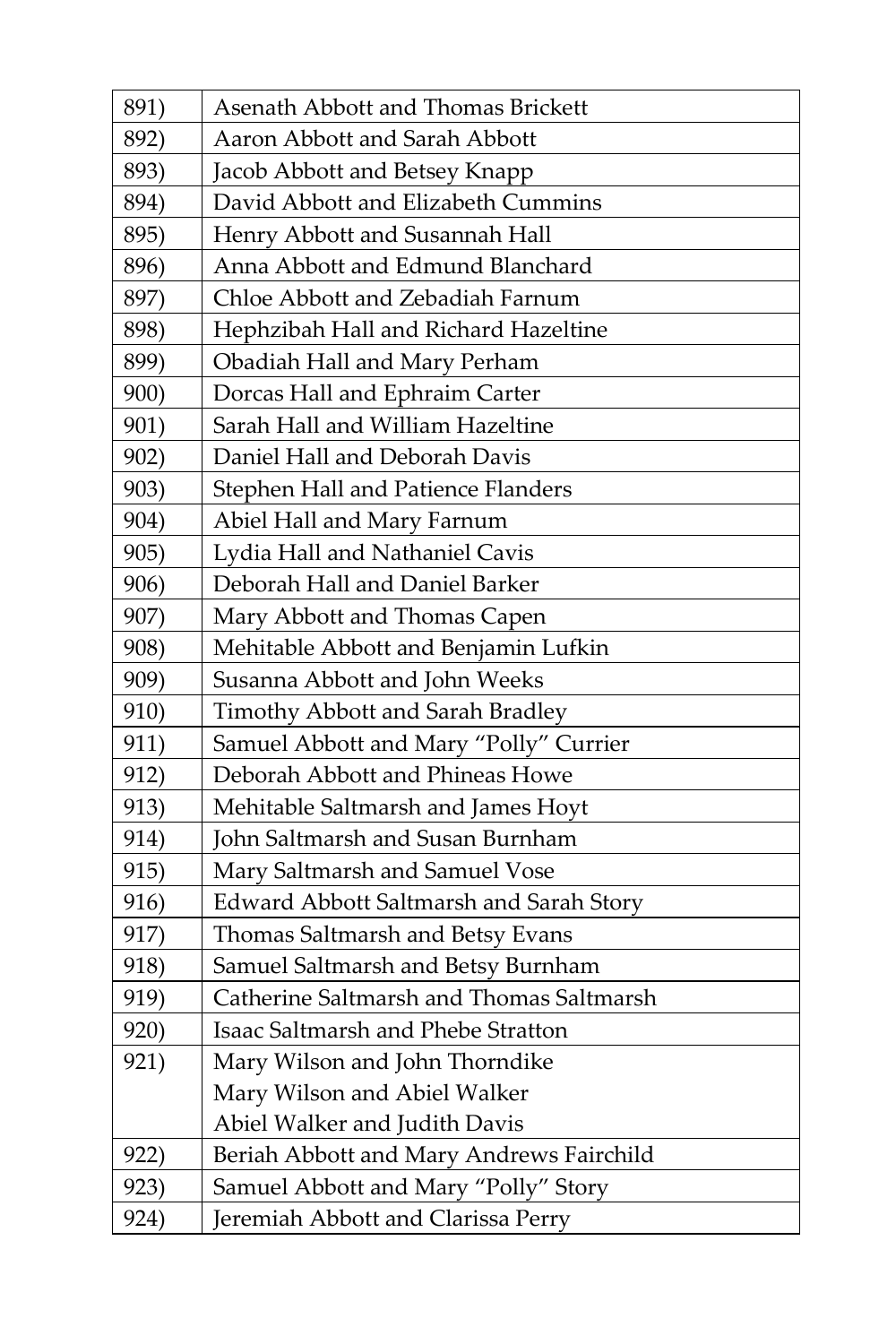| 925) | Daniel Abbott and Lucy Harvey                     |
|------|---------------------------------------------------|
| 926) | George Abbott and Betsy Eastman                   |
| 927) | Thomas Abbott and Anna Eaton                      |
| 928) | Abiel Abbott and Sarah Hinkley                    |
| 929) | Peter Hazeltine Abbott and Sarah Abbott           |
| 930) | Benjamin Abbott and Esther Currier                |
| 931) | Judith Abbott and John Carpenter                  |
| 932) | Hannah Abbott and Reuben Abbott                   |
| 933) | Phebe Abbott and Joseph Blanchard                 |
| 934) | Molly Abbott and Isaac Houston                    |
| 935) | Hannah Abbott and David Kimball                   |
| 936) | Sarah Abbott and Timothy Chandler                 |
| 937) | Rachel Abbott and Jonathan Ward                   |
| 938) | Nathan Abbott and Elizabeth Colby                 |
| 939) | Polly Abbott and Joseph Twitchell                 |
| 940) | Theodore Abbott and Mary "Polly" Burpee           |
| 941) | Lucy Abbott and Benjamin Haseltine                |
| 942) | Samuel Abbott and Jane Day                        |
| 943) | Harriet B. Abbott and John Champion               |
| 944) | Rose B. Abbott and Jacob Dimond                   |
| 945) | Betsy Abbott and Amos Hoit                        |
| 946) | <b>Anner Abbott and Samuel Runnels</b>            |
| 947) | George Abbott and Eliza Dido Spaulding            |
| 948) | Benjamin Jackman Abbott and Dorothy Tewksbury     |
| 949) | Sarah Abbott and Daniel Tewksbury                 |
| 950) | Hannah Story and Benning Noyes                    |
|      | Hannah Story and Ephraim Upham                    |
| 951) | Ephraim Abbott and Abigail Whiting Bancroft       |
| 952) | Hannah Abbott and Ebenezer Hall                   |
| 953) | Ruth Morrill Abbott and James Hall                |
| 954) | Benjamin Abbott and Dorcas Noyes                  |
| 955) | Sarah Abbott and Stephen Noyes                    |
| 956) | Abigail Lawrence Abbott and Seth Baker            |
| 957) | Isaac Abbott and Susan Ela                        |
| 958) | Pamelia Abbott and Nathaniel Goss                 |
| 959) | Theodore Thomas Abbott and Mehitable F. Greenough |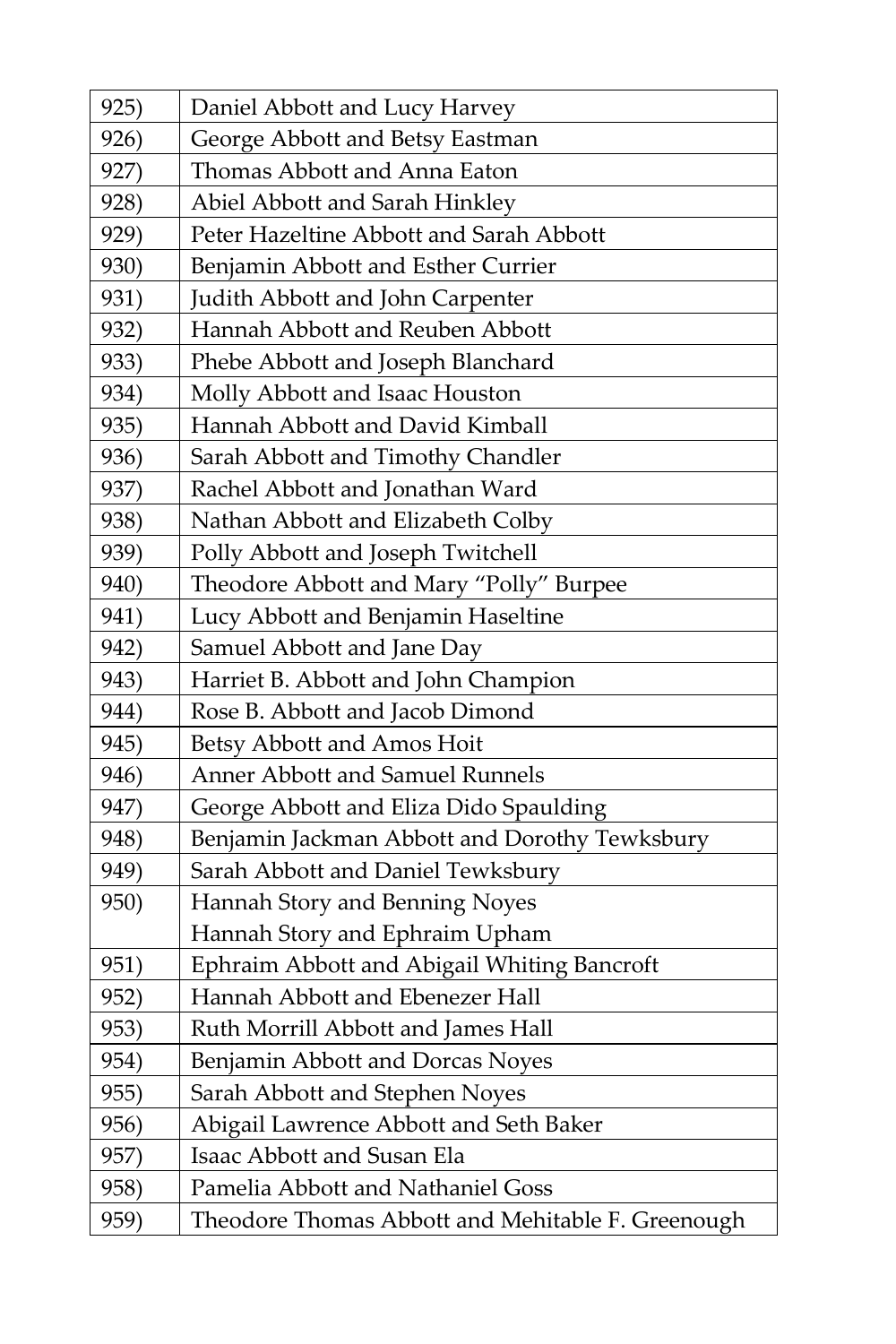| 960) | <b>Edward Taylor and Mary Worcester</b>         |
|------|-------------------------------------------------|
| 961) | Joel Taylor and Sarah Hobart                    |
| 962) | Mary Taylor and James Hopkins                   |
| 963) | Jacob Taylor and Betty Boynton                  |
| 964) | Benjamin Blanchard and Sarah Curry              |
| 965) | Jonathan Blanchard and Hannah Chadwick          |
| 966) | Abiel Blanchard and Mary Eastman                |
| 967) | Isaac Blanchard and Molly Wheeler               |
| 968) | Peter Blanchard and Sarah Chandler              |
| 969) | Joel Blanchard and Rebecca George               |
| 970) | Abel Blanchard and Elizabeth Eastman            |
| 971) | Reuben Blanchard and Mary Gray                  |
| 972) | Betty Blanchard and Abner Hoyt                  |
| 973) | Simon Blanchard and Margaret Gray               |
| 974) | Anna Danforth and James Laws                    |
| 975) | <b>Ionathan Danforth and Hannah Leman</b>       |
| 976) | David Danforth and Hannah Proctor               |
| 977) | Rebecca Blanchard and David Lakin               |
| 978) | Nathaniel Blanchard and Anna Green              |
| 979) | Joshua Blanchard and Lucy French                |
| 980) | Molly Blanchard and Major Miles Raleigh         |
| 981) | Lucy Blanchard and Elias Cheney                 |
| 982) | Nathaniel Chandler Abbott and Hannah Farrington |
| 983) | Moses Abbott and Mary Batchelder                |
| 984) | Philip Abbott and Experience Howe               |
| 985) | Joshua Abbott and Polly Brown                   |
|      | Joshua Abbott and Anna Manning                  |
| 986) | Susanna Abbott and John Garvin                  |
| 987) | Levi Abbott and Elsie Moor                      |
|      | Levi Abbott and Mary Carter                     |
| 988) | David Abbott and Betsey Colson                  |
| 989) | Dorcas Merrill and William Beard                |
| 990) | Lydia Merrill and Samuel Davis                  |
| 991) | Rebecca Merrill and Thomas Farnum               |
| 992) | John Merrill and Sarah Robertson                |
| 993) | Jacob Doyne and Mercy Cribbs                    |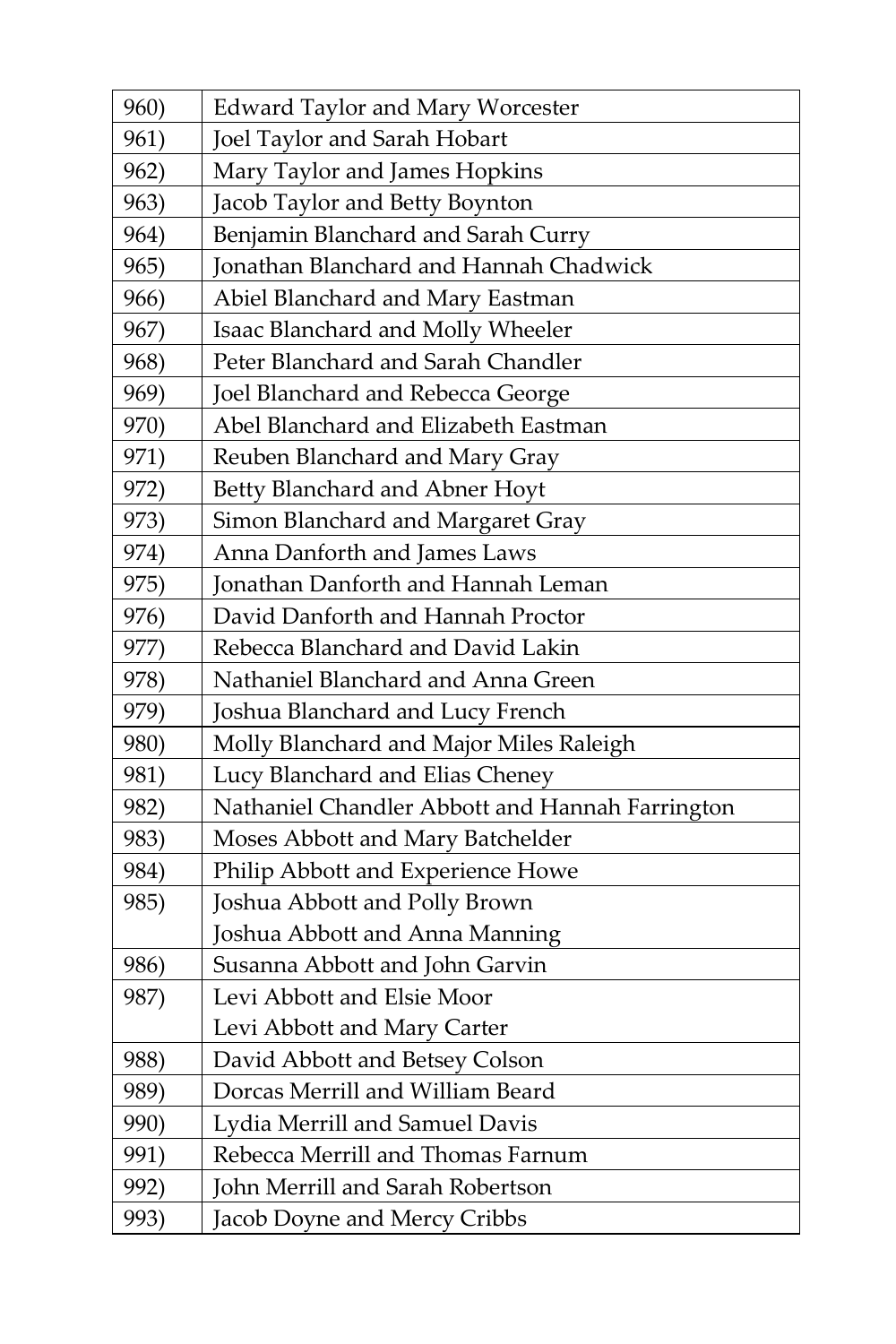| 994)  | Samuel Doyne and Polly                     |
|-------|--------------------------------------------|
| 995)  | Francis Doyne and Betty Garvin             |
| 996)  | Nathaniel Doyne and Deborah Smith          |
| 997)  | Hannah Doyne and Ebenezer Garvin           |
| 998)  | Sarah Hazeltine and Nahum Houghton         |
| 999)  | Anna Hazeltine and Jacob Green             |
| 1000) | Hannah Hazeltine and James Stickney        |
| 1001) | <b>Ballard Hazeltine and Sally Noyes</b>   |
| 1002) | Betty Hazeltine and John P. Noyes          |
|       | John P. Noyes and Martha Green             |
| 1003) | Joseph Walker and Jane Sterling            |
| 1004) | Nathaniel Walker and Abigail Charles       |
| 1005) | Sarah Walker and John Ames                 |
| 1006) | Anna Walker and John Stevens               |
| 1007) | Ruth Walker and Ebenezer Stevens           |
| 1008) | Jeremiah Ballard Walker and Hannah Walker  |
| 1009) | Namah Walker and Samuel Stevens            |
| 1010) | James Moor and Abigail Noyes               |
| 1011) | Moses Moor and Esther Moor                 |
| 1012) | Hannah Moor and William Neilsen            |
| 1013) | Martha "Patty" Moor and Alexander Buchanan |
| 1014) | Dolly Moor and Elisha Upton                |
| 1015) | <b>Bruce Walker and Mehitable Currier</b>  |
| 1016) | John Walker and Eliza Calef                |
| 1017) | James Walker and Abigail Chapman           |
|       | James Walker and Patty Heath Ingalls       |
| 1018) | Peter Walker and Abigail Swan              |
| 1019) | Nathaniel Abbott and Elizabeth Dearborn    |
| 1020) | Betsy Abbot and Jacob Abbot                |
| 1021) | Sarah Abbott and Gorham Dummer             |
| 1022) | John Sullivan Abbott and Mary Faulkner     |
| 1023) | Joshua Abbott and Eliza Kimball            |
| 1024) | Anna Abbott and Richard Buswell            |
| 1025) | Elizabeth Abbott and Thomas Odell          |
| 1026) | Jeremiah Abbott and Betsy Smith            |
| 1027) | Thomas Stickney Abbott and Betsey Lovejoy  |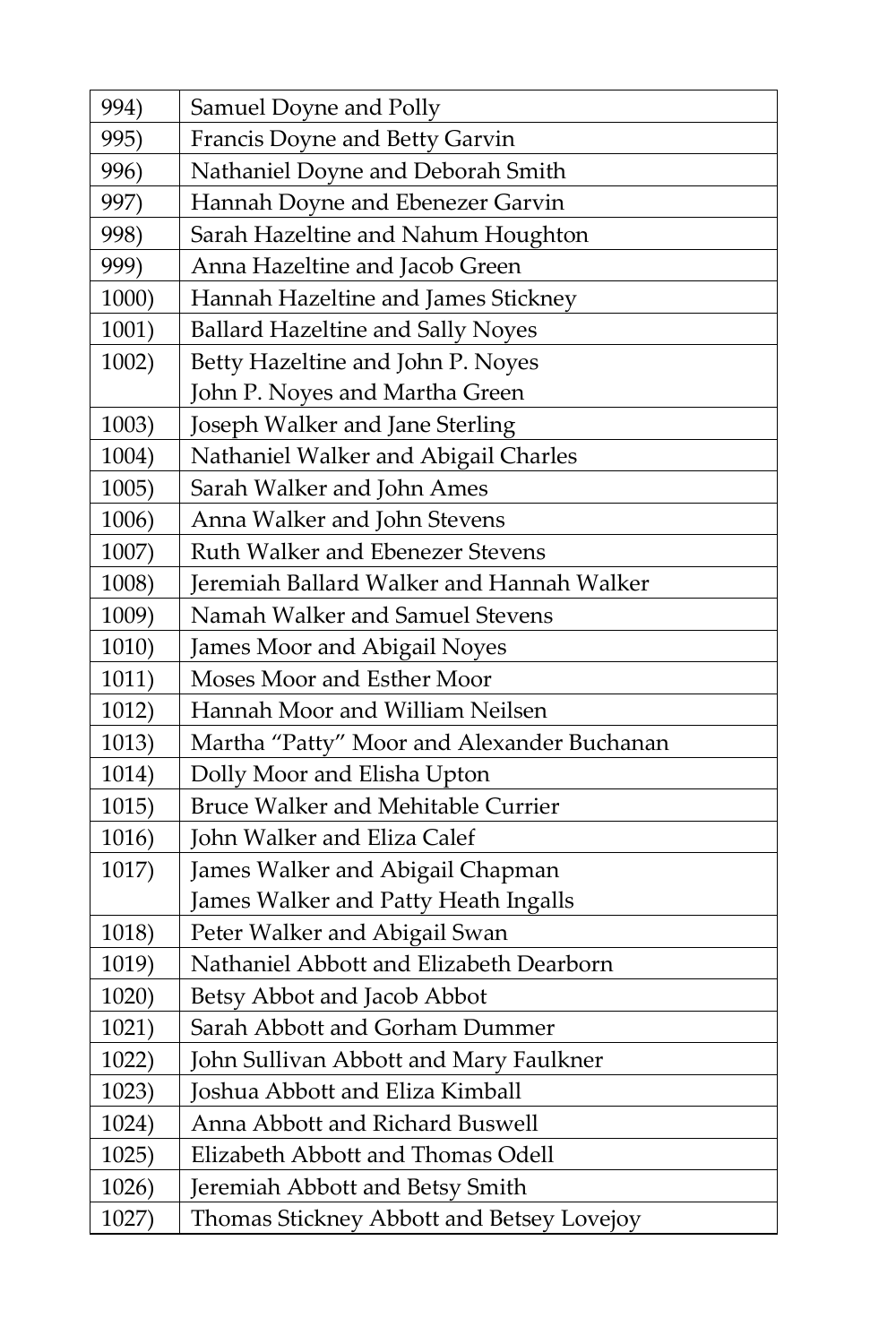| 1028) | Nathaniel Abbott and Nancy Lovejoy      |
|-------|-----------------------------------------|
| 1029) | David George and Elizabeth Emery        |
| 1030) | Hannah George and Mr. Thatcher          |
| 1031) | Jane George and Jeremiah Virgin         |
| 1032) | Dolly George and Benjamin Morse         |
| 1033) | Betsey George and Daniel Martin         |
| 1034) | Zebadiah Farnum and Jane McNinch        |
| 1035) | Stephen Blanchard and Lucy Adams        |
| 1036) | Sarah Blanchard and Uziel Batchelder    |
| 1037) | Jacob Blanchard and Elizabeth Crawford  |
| 1038) | Phebe Blanchard and Jeremiah Burnham    |
| 1039) | John Blanchard and Sybil Crawford       |
| 1040) | Joseph Blanchard and Hannah Mooar       |
| 1041) | John Blanchard and Dorcas Osgood        |
| 1042) | Jeremiah Blanchard and Susanna Pearson  |
| 1043) | Judith Blanchard and Benjamin Steel     |
| 1044) | Henry Blanchard and Mary "Polly" Crosby |
| 1045) | John Blanchard and Mary                 |
| 1046) | William Blanchard and Elizabeth Gilbert |
| 1047) | Aaron Blanchard and Sally               |
| 1048) | Daniel Blanchard and Mary Blanchard     |
| 1049) | Isaac Blanchard and Olive Hopkins       |
| 1050) | Amos Blanchard and Lavina Hopkins       |
| 1051) | Lucy Blanchard and Nathan Putnam        |
| 1052) | Abiel Blanchard and Hannah Gray         |
| 1053) | John Blanchard and Hannah Perrin        |
| 1054) | Stevens Blanchard and Sarah Hall        |
|       | Sarah Hall and Obadiah Mooney           |
| 1055) | Sarah Blanchard and Ebenezer Fisk       |
| 1056) | David Blanchard and Hannah Eaton        |
| 1057) | Moses Blanchard and Elizabeth Wadleigh  |
| 1058) | Bathsheba Blanchard and Daniel Barker   |
| 1059) | Hannah Dale and Barnabas Gibson         |
| 1060) | Joshua Dale and Rhoda Pease             |
| 1061) | Joseph Abbott and Betsy King            |
| 1062) | James Abbott and Mehitable Holt         |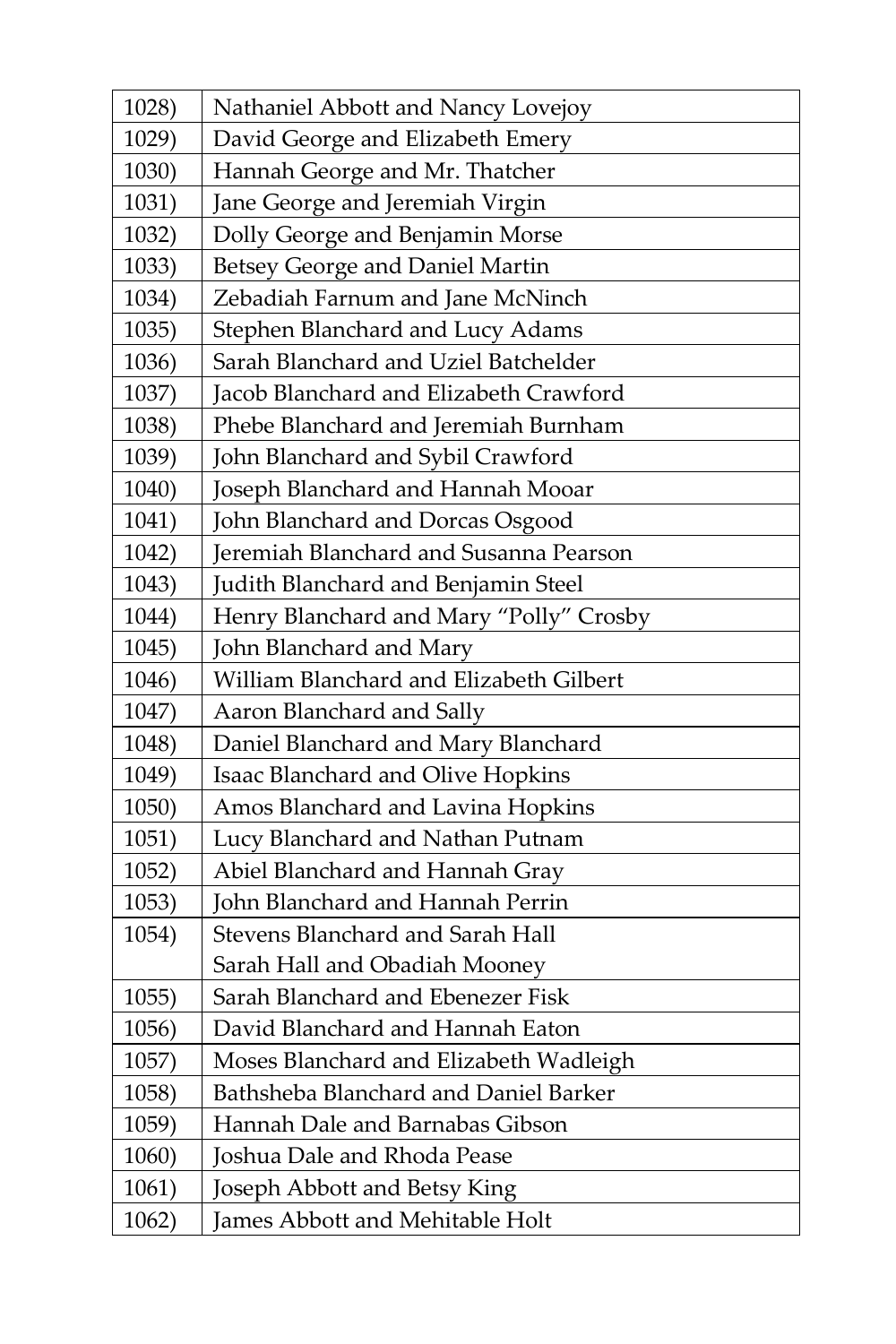| 1063) | Israel Abbott and Alice Baker              |
|-------|--------------------------------------------|
| 1064) | Molly Abbott and Levi Warren               |
| 1065) | Lucy Abbott and Pepperrell Skinner         |
| 1066) | Lydia Abbott and Thomas Russell            |
| 1067) | Sarah Abbott and Abijah Keyes              |
| 1068) | Peter Abbott and Olive Read                |
| 1069) | Nathaniel Abbott and Abi                   |
| 1070) | Rebecca Batchelder and William Abbott      |
|       | William Abbott and Abigail Sawtell         |
| 1071) | Betsy Batchelder and Jonathan Abbott       |
| 1072) | Judith Ray Batchelder and Joel Abbott      |
| 1073) | Daniel Batchelder and Persis Maynard       |
| 1074) | Mary Batchelder and John Cutter            |
| 1075) | Herman Batchelder and Polly Blood          |
| 1076) | Hannah Batchelder and Nathaniel Richardson |
| 1077) | Lydia Batchelder and Abner Shattuck        |
| 1078) | John Chandler and Naomi Farnum             |
| 1079) | Nathan Chandler and Susan Ambrose          |
| 1080) | Joseph Chandler and Hannah Farrington      |
| 1081) | Jeremiah Chandler and Judith Farnum        |
| 1082) | Moses Chandler and Sally Goodwin           |
|       | Moses Chandler and Mary Langdon            |
| 1083) | Tabitha Chandler and Hugh McIntyre         |
| 1084) | Abiel Chandler and Abigail Thomas          |
| 1085) | Sarah Chandler and Abner Flanders          |
| 1086) | Mary Chandler and Ebenezer West            |
|       | Mary Chandler and Richard Flanders         |
| 1087) | Hannah Chandler and Joshua Graham          |
| 1088) | Lydia Chandler and Joshua Wyman            |
| 1089) | Abigail Chandler and Oliver Flanders       |
| 1090) | Paul Chandler and Susan Hardy              |
| 1091) | Ann Chandler and Richard Walker            |
| 1092) | John Chandler and Mary Harriman            |
| 1093) | Daniel Chandler and Mehitable Arlin        |
| 1094) | Sarah Chandler and George Arlin            |
| 1095) | Joshua Chandler and Nancy Arlin            |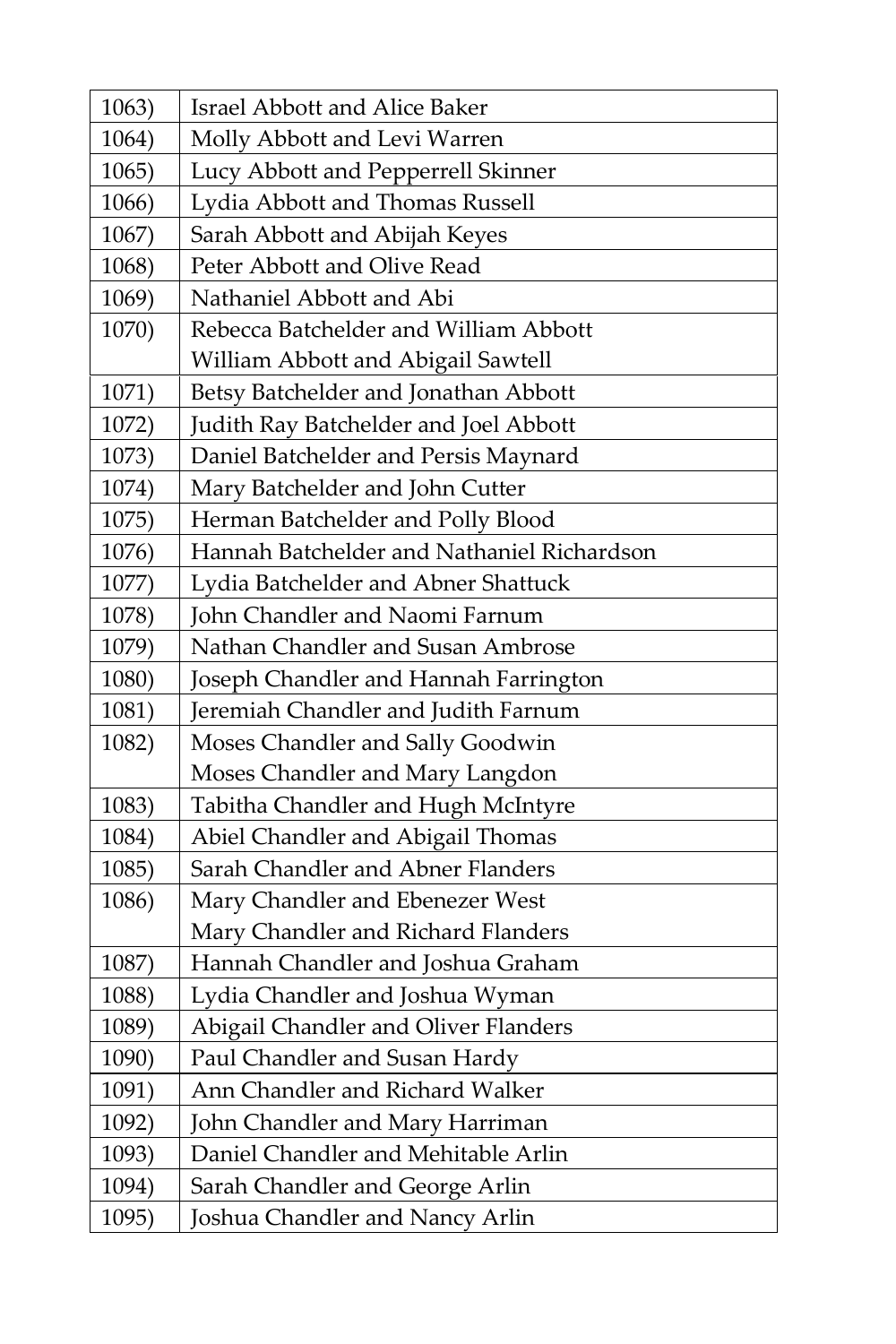| 1096) | Hannah Farmer and William Rogers           |
|-------|--------------------------------------------|
| 1097) | Jeremiah Farmer and Clarissa Foster        |
| 1098) | John Boynton and Phebe Martin              |
| 1099) | Rebecca Boynton and Nehemiah Roundy        |
| 1100) | Richard Boynton and Betsy Wyman            |
|       | Richard Boynton and widow Mrs. Allen       |
| 1101) | Hannah Boynton and Nathan Martin           |
| 1102) | Sarah Boynton and David Kenny              |
| 1103) | Orpha Boynton and John Hopkins             |
| 1104) | Betsey Boynton and Aaron Fuller            |
| 1105) | David Boynton and Lydia Nourse             |
| 1106) | Susannah Boynton and Joshua Eaton          |
| 1107) | Bridget Abbott and Benjamin Reed           |
| 1108) | Sarah Abbott and Lotan Gasset              |
| 1109) | William Abbott and Sarah Woodcock          |
| 1110) | Calvin Abbott and Charlotte Clement        |
| 1111) | Jeremiah Abbott and Sally Farror           |
| 1112) | Hannah Abbott and David Chandler           |
| 1113) | Rebeckah Abbott and Zadoc Jones            |
| 1114) | Jonas Abbott and Betsy Parker              |
| 1115) | William Abbott and Eunice Cram             |
| 1116) | Sally Abbott and Joseph Chamberlain        |
| 1117) | Moses Bailey and Mehitable Chase           |
| 1118) | Elizabeth Bailey and Samuel Downing        |
| 1119) | Joshua Bailey and Hephzibah Abbott         |
| 1120) | Sarah Bailey and Simeon Ames               |
| 1121) | Nathan Bailey and Betsy Abbott             |
|       | Nathan Bailey and Chloe Poor               |
| 1122) | Hannah Bailey and William Abbott           |
| 1123) | Rebecca Bailey and William Abbott          |
| 1124) | John Mooar Bailey and Elizabeth Boynton    |
| 1125) | Timothy Bailey and Sally Poor              |
| 1126) | Rhoda Bailey and Henry Abbott              |
| 1127) | Deborah Mooar and Simeon Gutterson         |
| 1128) | Joshua Mooar and Beulah Blanchard          |
| 1129) | Stephen Chandler Mooar and Elizabeth Chase |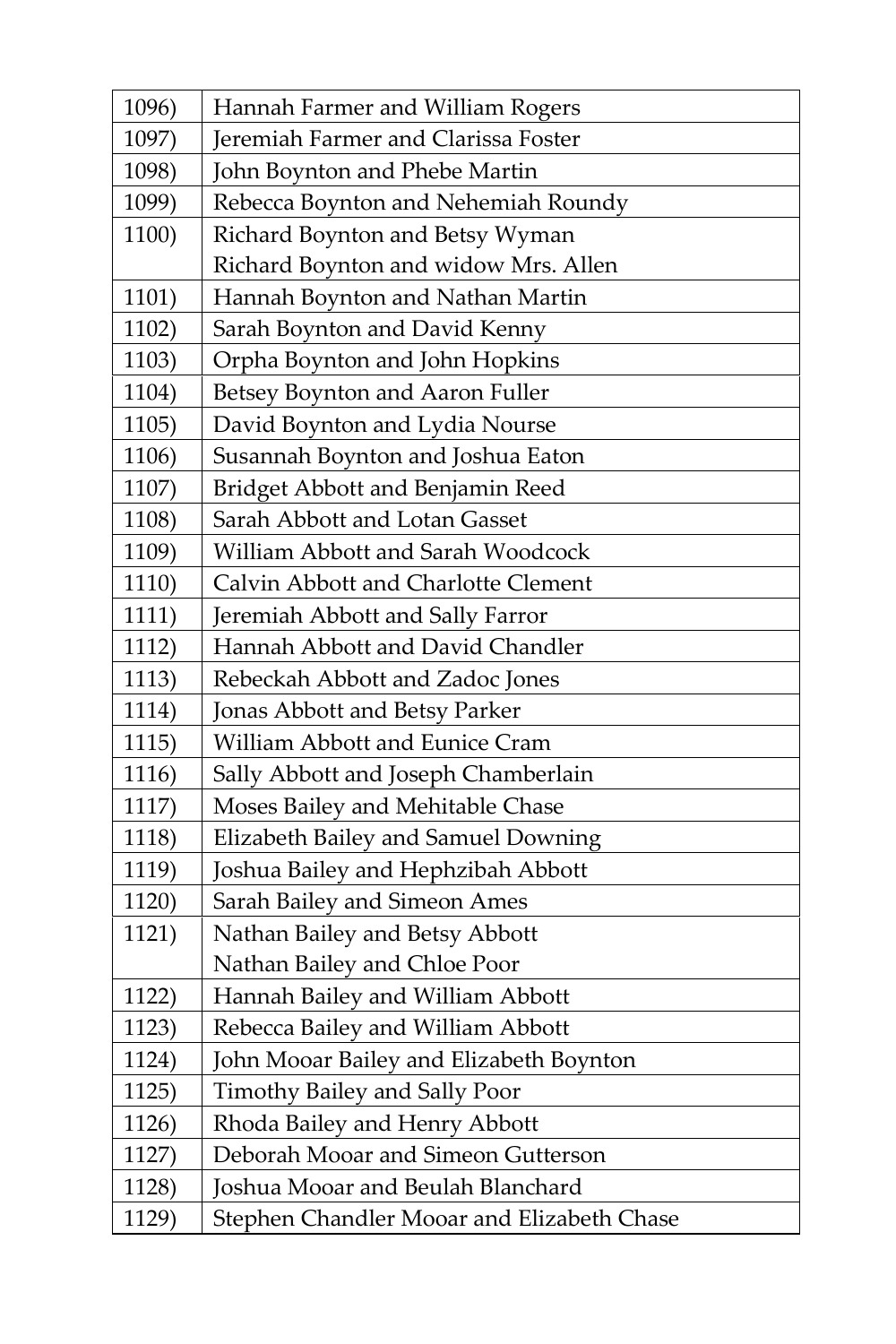| 1130) | Timothy Mooar and Betsy Hopkins           |
|-------|-------------------------------------------|
| 1131) | Sarah Mooar and Luther Hutchinson         |
| 1132) | Betsy Mooar and Micah Jenkins             |
| 1133) | Mary "Polly" Harris and Loammi Holt       |
| 1134) | Judith Chandler and Timothy Carter        |
| 1135) | Simeon Abbott and Mary Farnum             |
| 1136) | Sarah Hale Abbot and David Abbott         |
| 1137) | Rebecca Chamberlain and Shadrach Cate     |
| 1138) | Judith Chamberlain and Samuel Elliot      |
| 1139) | Amos Chamberlain and Betsy Wood           |
| 1140) | William Chamberlain and Mary Ann Baker    |
| 1141) | Moses Chamberlain and Mary "Polly" Foster |
| 1142) | John Abbot Chamberlain and Polly Clough   |
| 1143) | Betsy Chamberlain and Joshua Emery        |
| 1144) | Samuel Chamberlain and Martha Gerrish     |
| 1145) | Molly Parker and John Curtis              |
| 1146) | Anna Parker and Nathan Parker             |
| 1147) | Samuel Parker and Anna Greenough          |
| 1148) | John Tyler and Rachel Crosby              |
| 1149) | Gideon Tyler and Esther Hill              |
| 1150) | Hannah Tyler and Thomas Tufts             |
| 1151) | Mary Tyler and Samuel Hamilton            |
| 1152) | Moses Tyler and Rebecca Truaant           |
| 1153) | Joshua Tyler and Judith Ayers             |
| 1154) | Martha "Patty" Tyler and John Hubbard     |
| 1155) | Abigail Tyler and Jesse Ayers             |
| 1156) | Samuel Ames and Abigail Stevens           |
| 1157) | Spofford Ames and Mary White              |
| 1158) | Abigail Ames and Daniel Noyes             |
| 1159) | Alice Pearl and Eleazer Scripture         |
| 1160) | Joshua Pearl and Deborah Marshall         |
| 1161) | Lois Pearl and Samuel Dunton              |
| 1162) | Elizabeth Pearl and Zoeth Eldridge        |
| 1163) | Sarah Pearl and Samuel Johnson            |
| 1164) | <b>Timothy Pearl and Lois Crocker</b>     |
| 1165) | Phebe Pearl and Zebadiah Marcy            |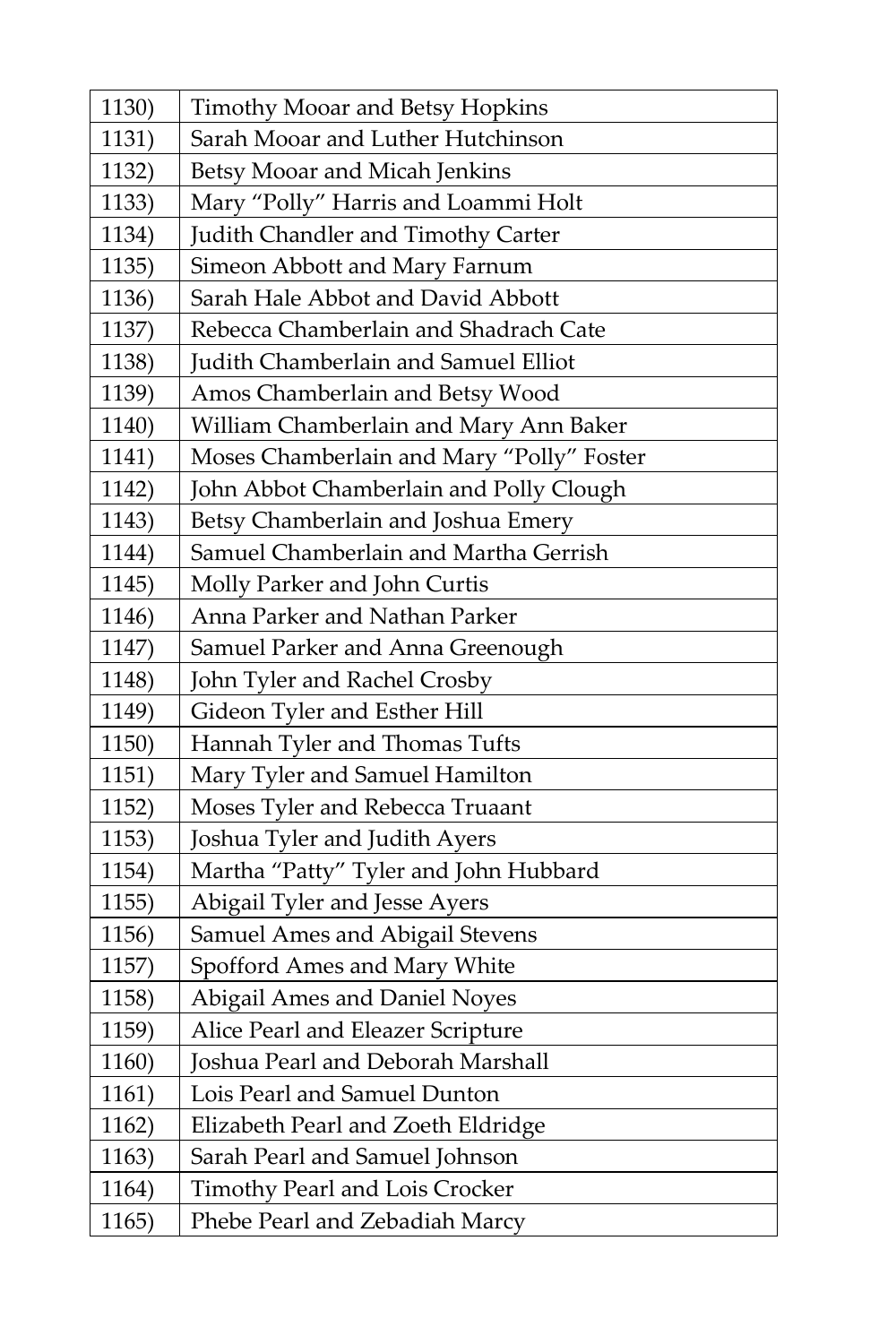| 1166) | Timothy Pearl and Sarah Swift        |
|-------|--------------------------------------|
| 1167) | Elizabeth Pearl and Samuel Kimball   |
| 1168) | Anna Pearl and Abel Bristol          |
| 1169) | Azubah Pearl and Daniel Wadsworth    |
| 1170) | Abigail Hibbard and Joshua Hutchins  |
| 1171) | James Hibbard and Susan Shepard      |
| 1172) | John Hibbard and Abigail Cleveland   |
| 1173) | Timothy Hibbard and Jerusha Lawrence |
| 1174) | Lois Durkee and Solomon Lufkin       |
|       | Lois Durkee and Daniel Allen         |
| 1175) | Amasa Durkee and Ruth Robbins        |
| 1176) | Olive Durkee and Samuel Trask        |
| 1177) | Eleanor Durkee and Thomas Dalton     |
| 1178) | Robert Durkee and Abigail Rogers     |
| 1179) | Stephen Durkee and Lydia Lovitt      |
| 1180) | Pearl Durkee and Mary Hankey         |
| 1181) | Phebe Durkee and Samuel Bancroft     |
| 1182) | Elizabeth Durkee and John Hayse      |
| 1183) | Hannah Durkee and Nathan Kinney      |
| 1184) | Daniel Denison and Lucy Clark        |
| 1185) | Benjamin Ames and Phebe Chandler     |
| 1186) | Hannah Ames and Thomas Boynton       |
| 1187) | Hephzibah Ames and Bixby Abbott      |
| 1188) | Timothy Ames and Sarah Kneeland      |
| 1189) | Dorcas Ames and Isaac Phelps         |
| 1190) | Abigail Ames and David Johnson       |
| 1191) | Samuel Ames and Anne Checkley        |
| 1192) | Deborah Ames and Henry Gray Baker    |
| 1193) | Lydia Ames and Abbott Walker         |
| 1194) | Asa Ames and Rebecca Brattell        |
| 1195) | Simeon Ames and Betsey Gilmore       |
| 1196) | Amelia Ames and Joseph Wheelock      |
| 1197) | Jemima Green Ames and William Almy   |
| 1198) | Amos Ames and Polly Ordiane          |
|       | Amos Ames and Polly Bragdon          |
| 1199) | Abigail Ames and William Green       |